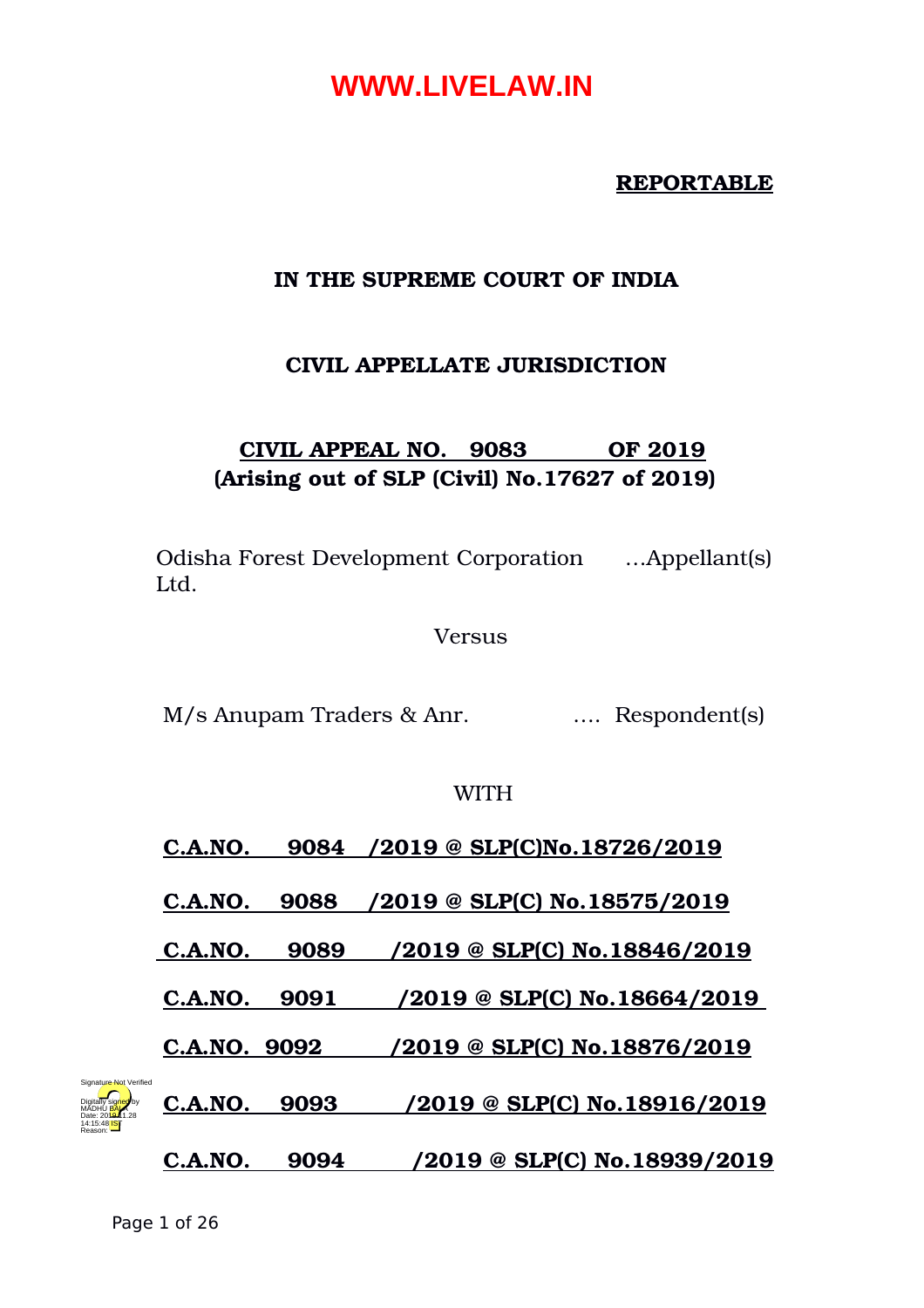| C.A.NO. 9095    | /2019 @ SLP(C) No.18890/2019         |
|-----------------|--------------------------------------|
| 9096<br>C.A.NO. | $/2019 \otimes$ SLP(C) No.18800/2019 |
| 9097<br>C.A.NO. | $/2019$ @ SLP(C) No.18945/2019       |
| C.A.NO. 9098    | <u>/2019 @ SLP(C) No. 24167/2019</u> |
| 9099<br>C.A.NO. | /2019 @ SLP(C) No.24166/2019         |
|                 |                                      |

#### **J U D G M E N T**

### **A.S. Bopanna,J.**

Leave granted.

2. The appellants in eleven of these appeals are the Odisha Forest Development Corporation Ltd. ("OFDC Ltd." for short) and the State of Odisha is the appellant in two other appeals. The appeals filed by the State of Odisha relate to the same orders in respect of the same private respondents who were the writ petitioners regarding whom the Odisha Forest Development Corporation Ltd. has also filed the appeal. Further, though separate orders passed by the High Court in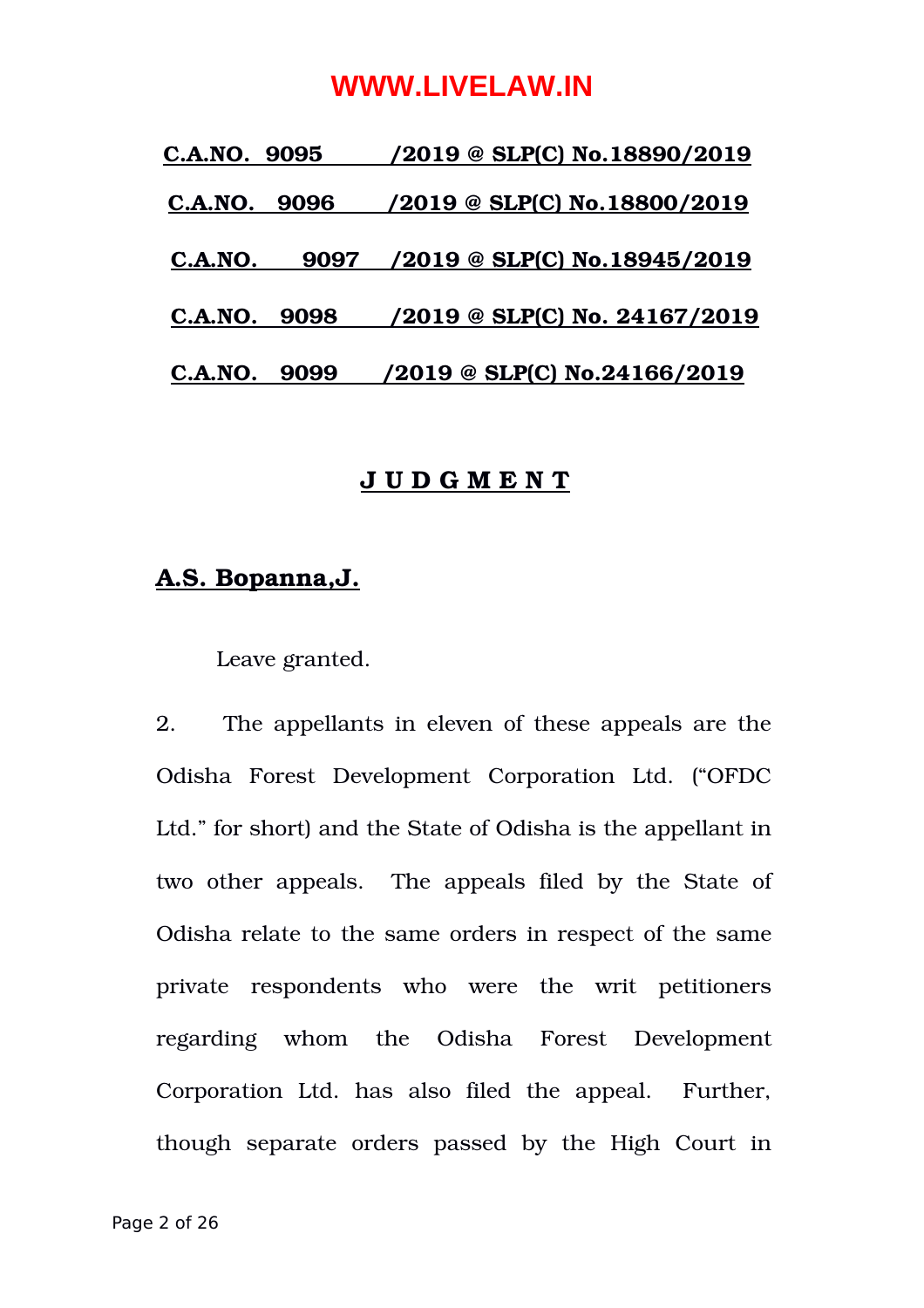different writ petitions relating to various petitioners are assailed in all these appeals, the issue involved is the same. Hence all these appeals were clubbed, heard together and are accordingly disposed of by this common judgment. For the purpose of narration of facts, the case as in Civil Appeal arising out of SLP(C) No.17627/2019, titled Odisha Forest Development Corporation Ltd. vs. M/s Anupam Traders & Anr. is taken note, which reads as hereunder.

3. The appellant OFDC Ltd. issued an e-tender notification dated 22.11.2016 inviting offers online from intending purchasers for advance sale of phal Kendu leaf (KL) of 2017 crop as per the 'lots' indicated in the notification. The private respondent had responded to the notification and made its offer. The bid was opened on 07.12.2016. The private respondent being the successful bidder was required to execute an agreement and deposit the provisional security deposit of Rs.5,00,000/ (Rupees Five Lakh). The private respondent herein executed an agreement dated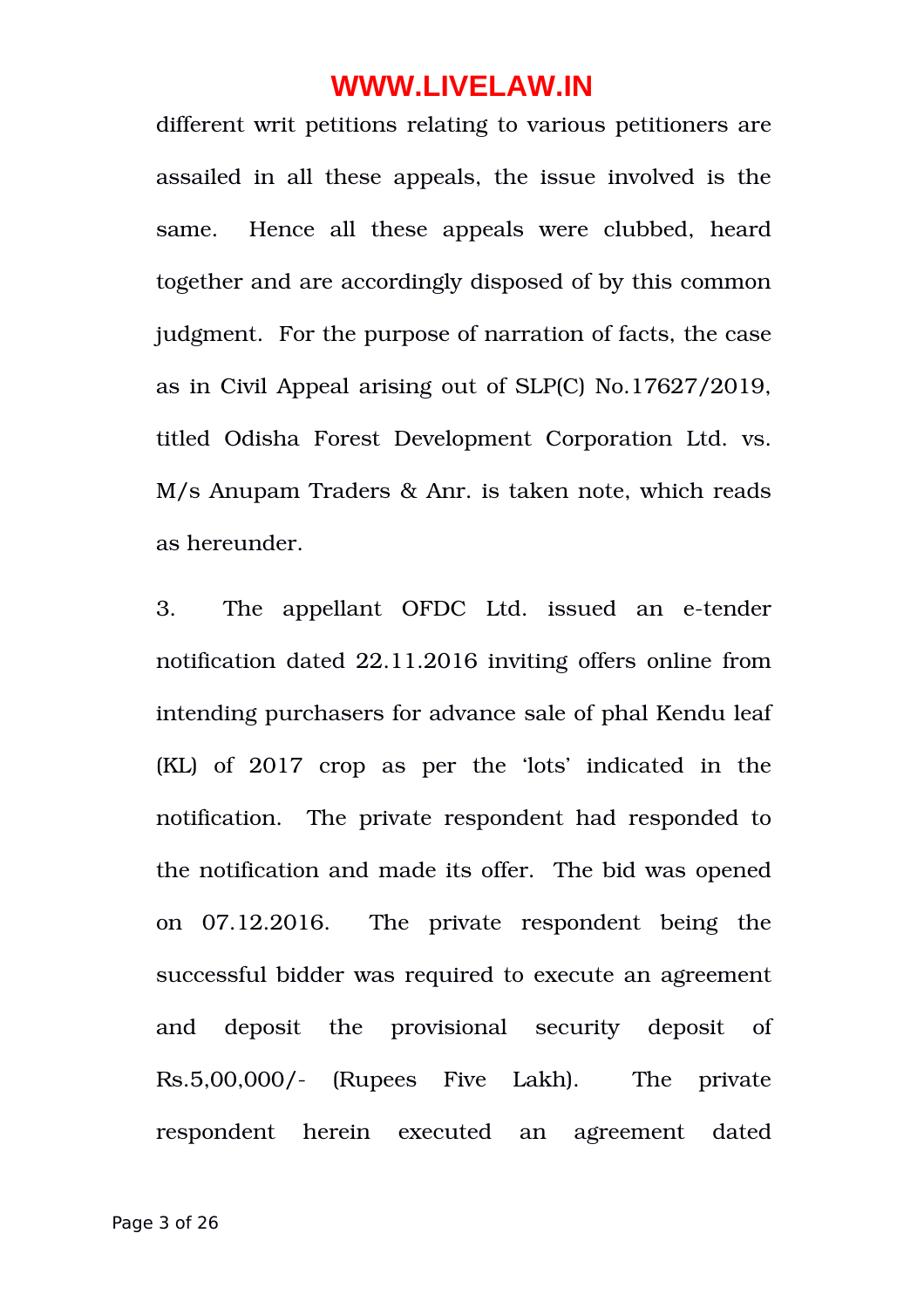20.01.2017. In terms of the agreement, on the actual quantity of leaves collected, the additional security deposit covering 25% of the purchase price of the lot was to be deposited before 31.05.2017. The private respondent in the instant case was therefore required to deposit the differential security amount of Rs.27,14,765/-less, the security amount of Rs.5,00,000/ (Rupees Five Lakh) already paid.

4. In view of the requirement to pay the same before 31.05.2017, the private respondent addressed a letter dated 02.06.2017 seeking extension of time to pay the said security amount. The extension sought was declined by the appellant through the communication dated 06.06.2017. Since the amount required to be deposited was not made, the appellant cancelled the agreement dated 20.01.2017 by issuing the notice dated 21.08.2017. Since such cancellation would be at the 'cost and risk' of the private respondent, the lot was to be put to re-tender. The appellant accordingly proceeded to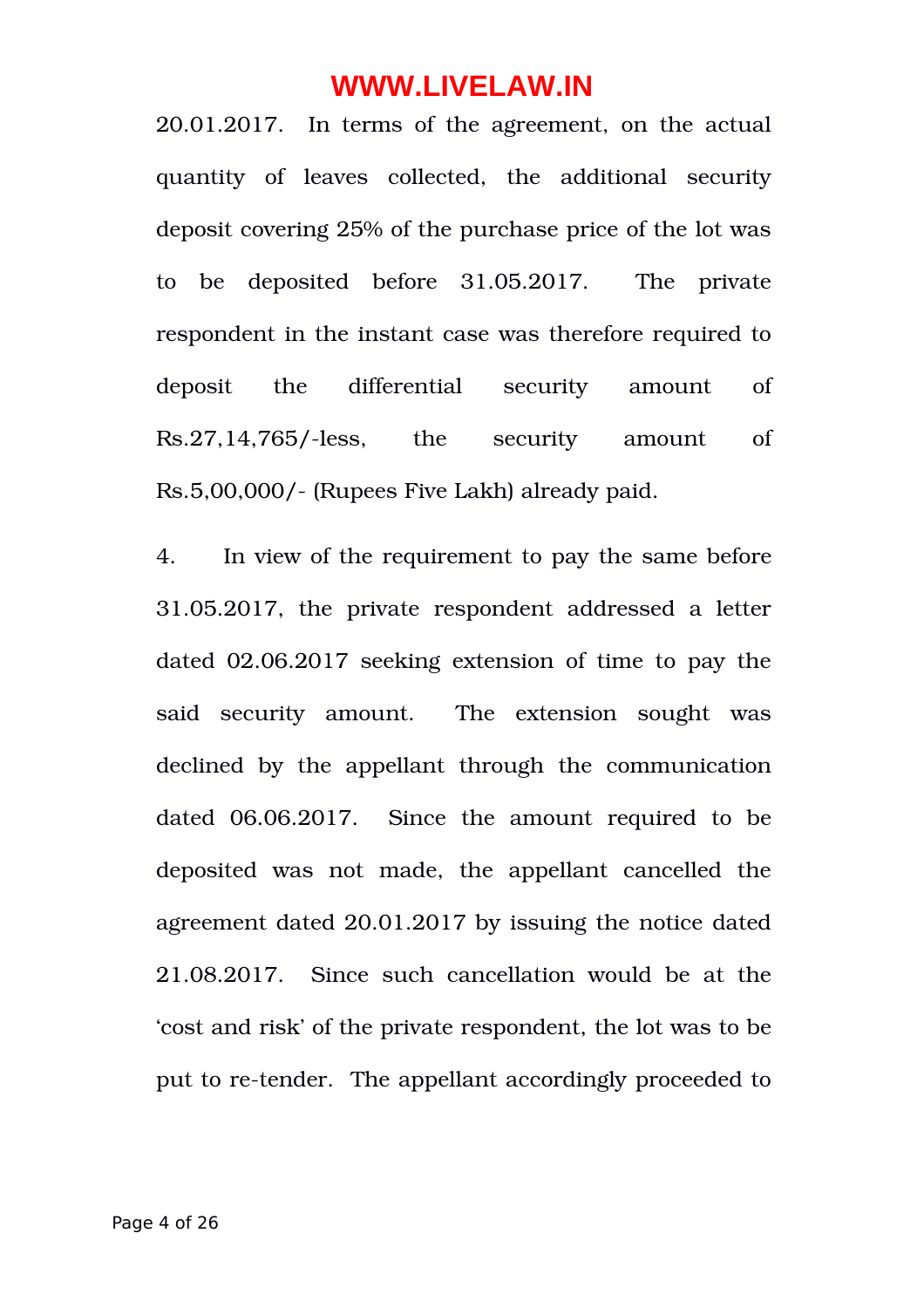issue a fresh e-tender notification on 22.08.2017 for sale of the same 'lots' of the phal Kendu leaves.

5. At that stage the private respondent aggrieved by extension of time not being granted, filed the writ petition in W.P.(C) No.11498/2017, the same was withdrawn and a writ petition bearing W.P.(C) No.18718/2017 was filed wherein the order dated 21.08.2017 passed by the appellant cancelling the agreement dated 20.01.2017 as also the subsequent Auction Notice dated 22.08.2017, were assailed. In the said writ petition, interim order against the subsequent auction through notice dated 22.08.2017 was sought. While considering the same, the High Court while allowing the appellant to proceed with the subsequent tender process, had stayed the finalization of the sale subject to the private respondent herein depositing an amount of Rs.20,00,000/- (Rupees Twenty Lakhs only) within one week with the appellant herein. The said order was passed on 08.09.2017 wherein it was further directed that the said amount would be kept in a separate deposit by the appellant.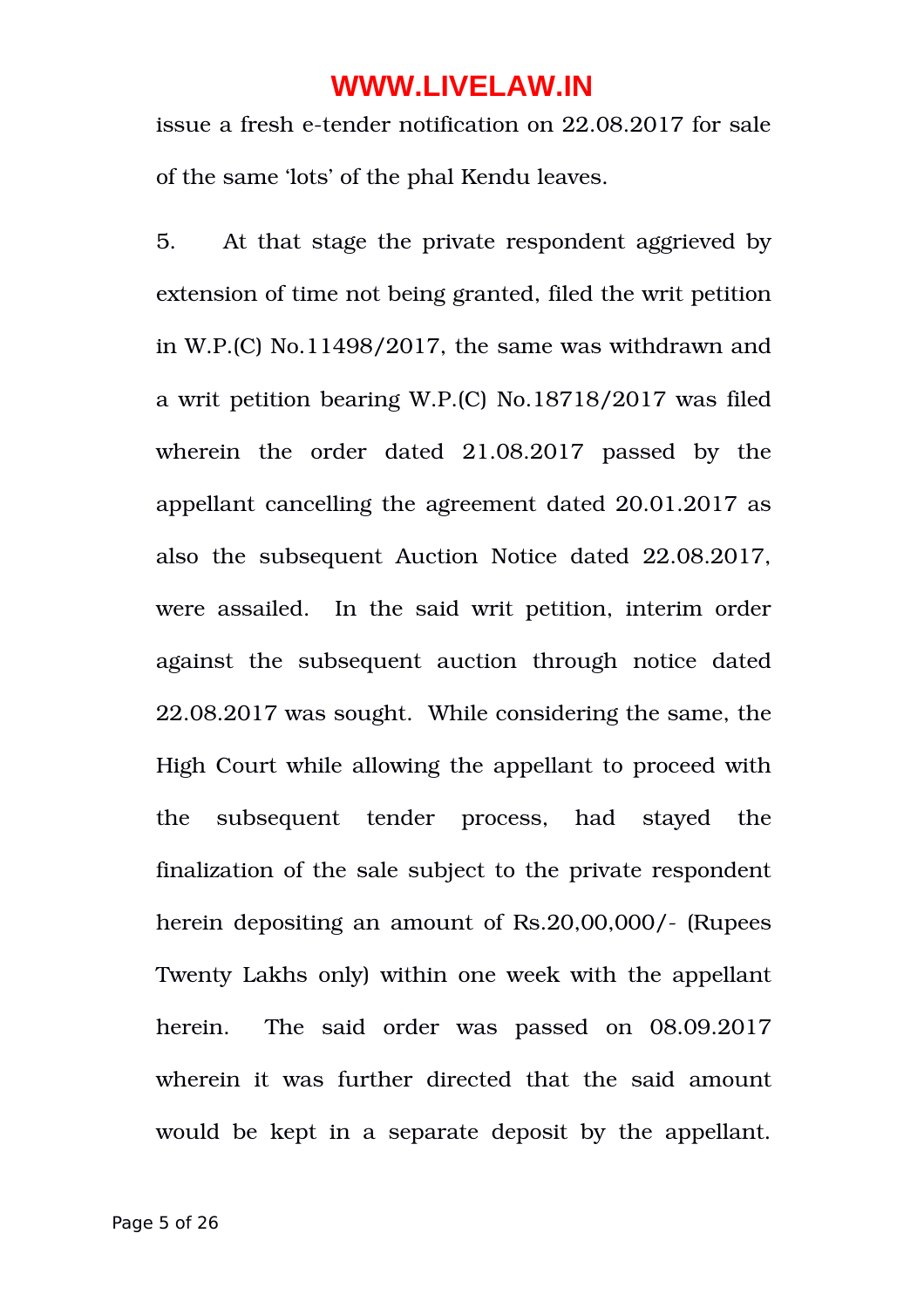The application filed by the appellant herein seeking vacation of the interim order was considered and at that stage since the vacation of the stay was not opposed by the private respondent herein, it was vacated on 28.03.2018 due to which the subsequent sale was completed on 24.04.2018. The private respondent herein thereafter sought leave to withdraw the writ petition in W.P.(C) No.18718/2017 thereby giving up the challenge to the cancellation of the auction process wherein the private respondent had taken part and also the challenge to the subsequent auction which had been conducted by the appellant. The High Court while disposing of the writ petition as withdrawn, despite objection put forth by the appellant herein directed refund of the deposit which was made pursuant to its interim order dated 08.09.2017. The appellant herein is, therefore, aggrieved by the order dated 30.04.2019 only to the extent whereby the High Court has directed refund of the amount available with the appellant.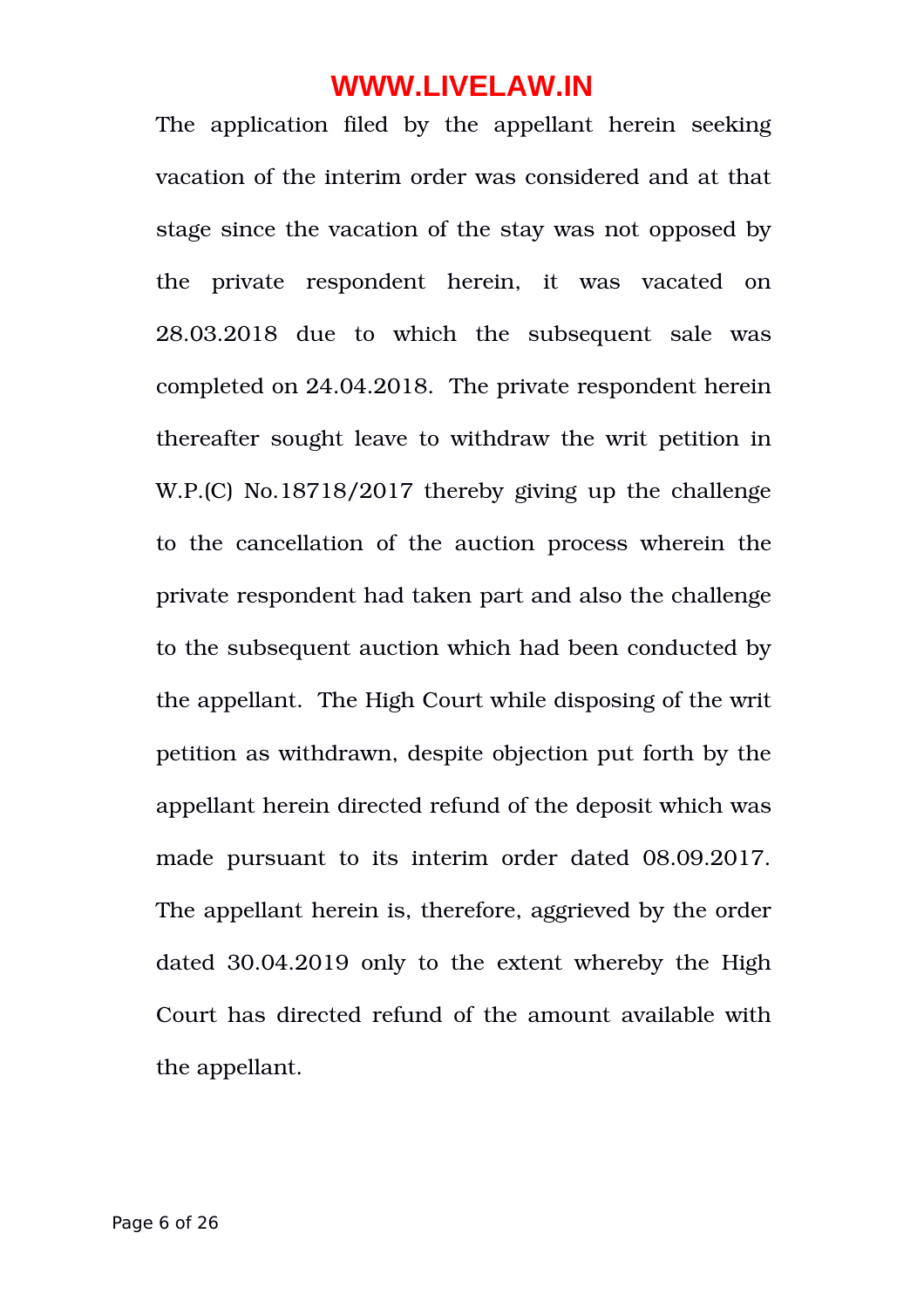6. The facts in the connected appeals is to the same effect except the variation in the 'lot' number, quantity of Kendu leaves which was purchased by each of the private respondents therein and the number of the writ petition filed before the High Court. The names of the different tenderers in the individual writ petitions that were filed and the quantum of amount ordered to be deposited by the High Court will be detailed in later part of this judgment. However, in all the cases the writ petitions have been withdrawn and the refund of the deposit ordered is directed to be refunded. In that view, the basic contention which is common, on consideration would answer all the appeals herein.

 7. In that backdrop we have heard Mr. S.K. Padhi, learned senior advocate for the appellants – OFDC Ltd, Ms. Anindita Pujari, learned advocate for the appellant State of Odisha and Mr. Aditya Kumar Choudhary, learned advocate for the private respondents in all the appeals and perused the materials on record in the appeals.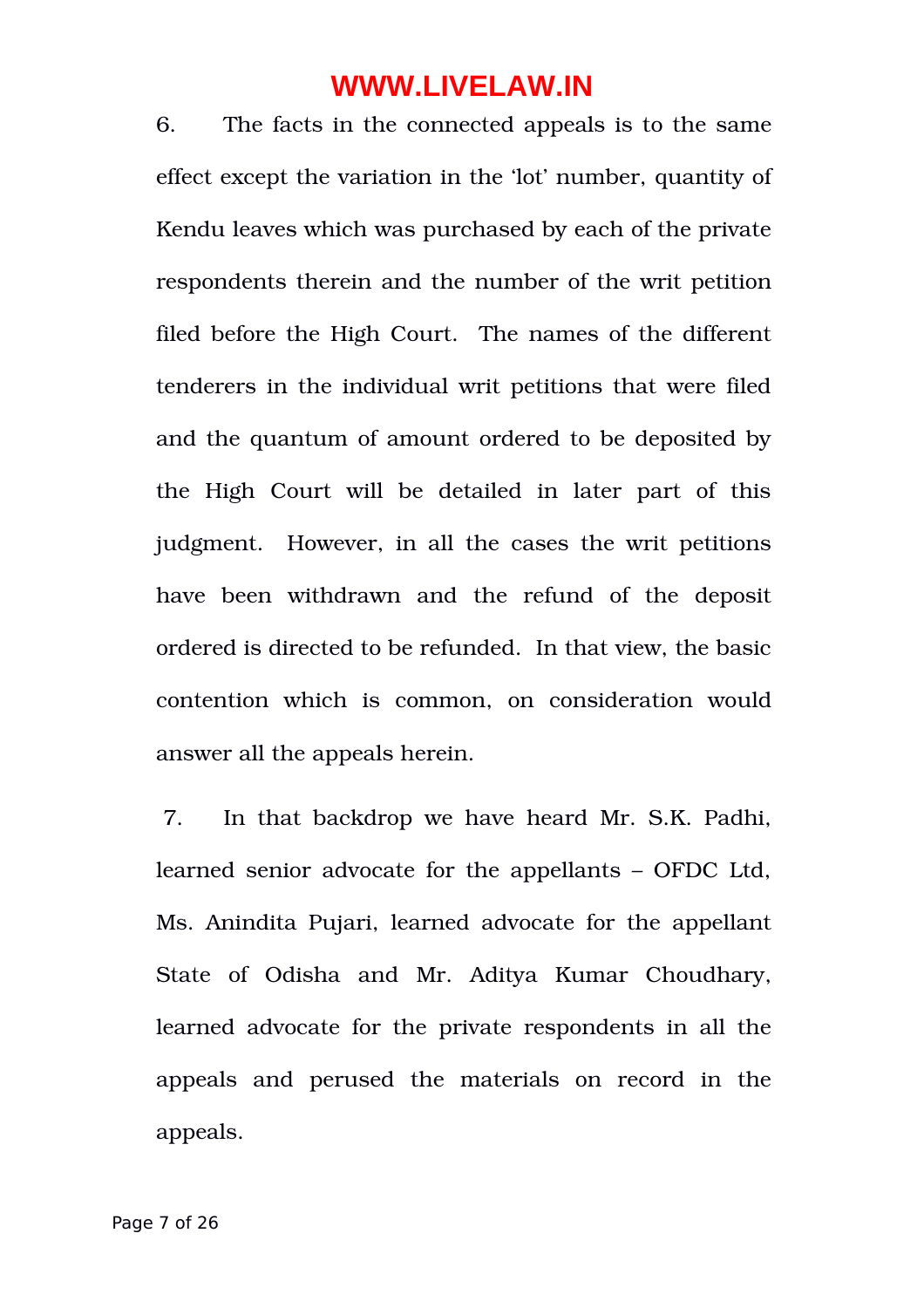8. As noticed, though the private respondents herein had filed the writ petition at the stage when the earlier agreement entered into pursuant to the tender process in their favour had been cancelled and a subsequent auction was notified, keeping in view the fact that all the private respondents herein had chosen to withdraw the writ petitions, which was permitted by the High Court through the order dated 30.4.2019, the consideration of that aspect is not required to be made. The only question for consideration herein is with regard to the correctness or otherwise of direction issued by the High court to the appellant herein to refund the amount which was a deposit made by the private respondents with the appellant pursuant to the interim order dated 08.09.2017.

9. The learned senior advocate for the appellant while contending that the High court was not justified in ordering the refund has taken us through the tender notification dated 22.11.2016, as also the purchase agreement dated 20.1.2017. In that light, it is pointed out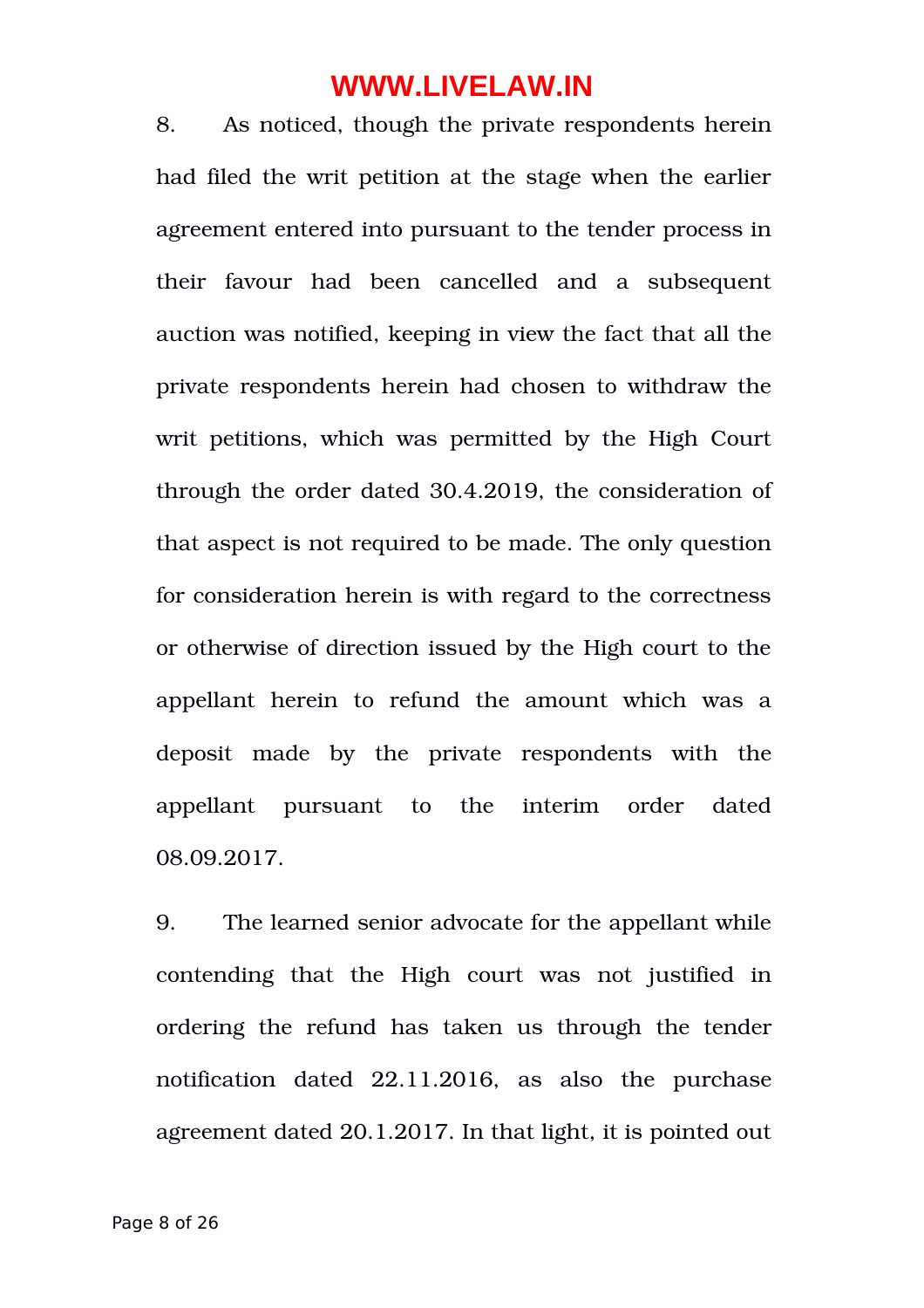that apart from the Earnest Money Deposit ("EMD" for short) to enable a tenderer to participate in the tender process, the successful purchaser was required to initially pay the provisional security deposit of Rs.5,00,000/ (Rupees Five Lakhs only) and after final collection of the leaves the differential amount to the extent of 25% of the purchase price was to be paid within 31.05.2017. It is contended that if the said amount was not paid, the security amount already paid was to be forfeited and if any further recoveries are to be made, the appellant had the liberty to do so.

10. In that light, it is contended that in the instant facts only the initial deposit of Rs.5,00,000/- (Rupees Five Lakhs only) was made, apart from the EMD. The default was committed relating to payment of 25% of the additional security amount which was to be made within the time frame. Since, the extension of time as requested was rejected and the amount was not deposited, the appellant was left with no other alternative but to terminate the agreement and forfeit the security deposit.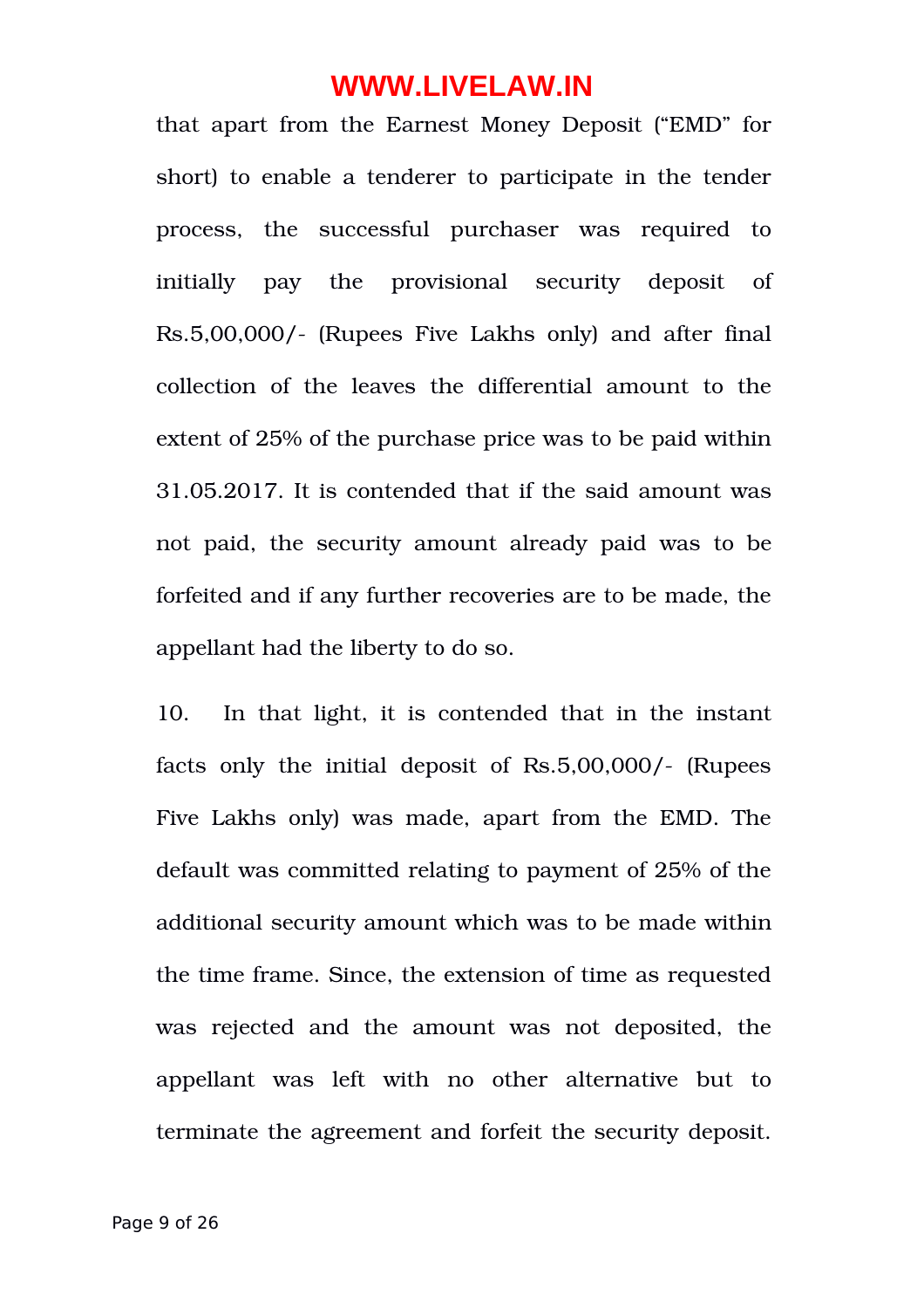It is the contention of the learned senior advocate that though the High Court has not specifically indicated deposit to be made as the additional security deposit, the extent of deposit ordered in each of the cases makes it clear that it is relatable to the extent of the additional security amount which was to be deposited. In that light, he contends that when the writ petition was not pressed, the termination of the agreement would remain valid and in such circumstance since the clause contained in the agreement permits the forfeiture of the preliminary security deposit, the direction to refund the same was not justified. On the other hand, the High Court ought to have allowed retention of the said amount and the liberty to recover additional amount, if any, should have been left open. Hence, he contends that the direction issued by the High Court to refund the amount is not justified.

11. The learned advocate for the respondent would also refer to the very same clauses as contained in the agreement. He contends that the private respondents herein were before the High Court seeking to exercise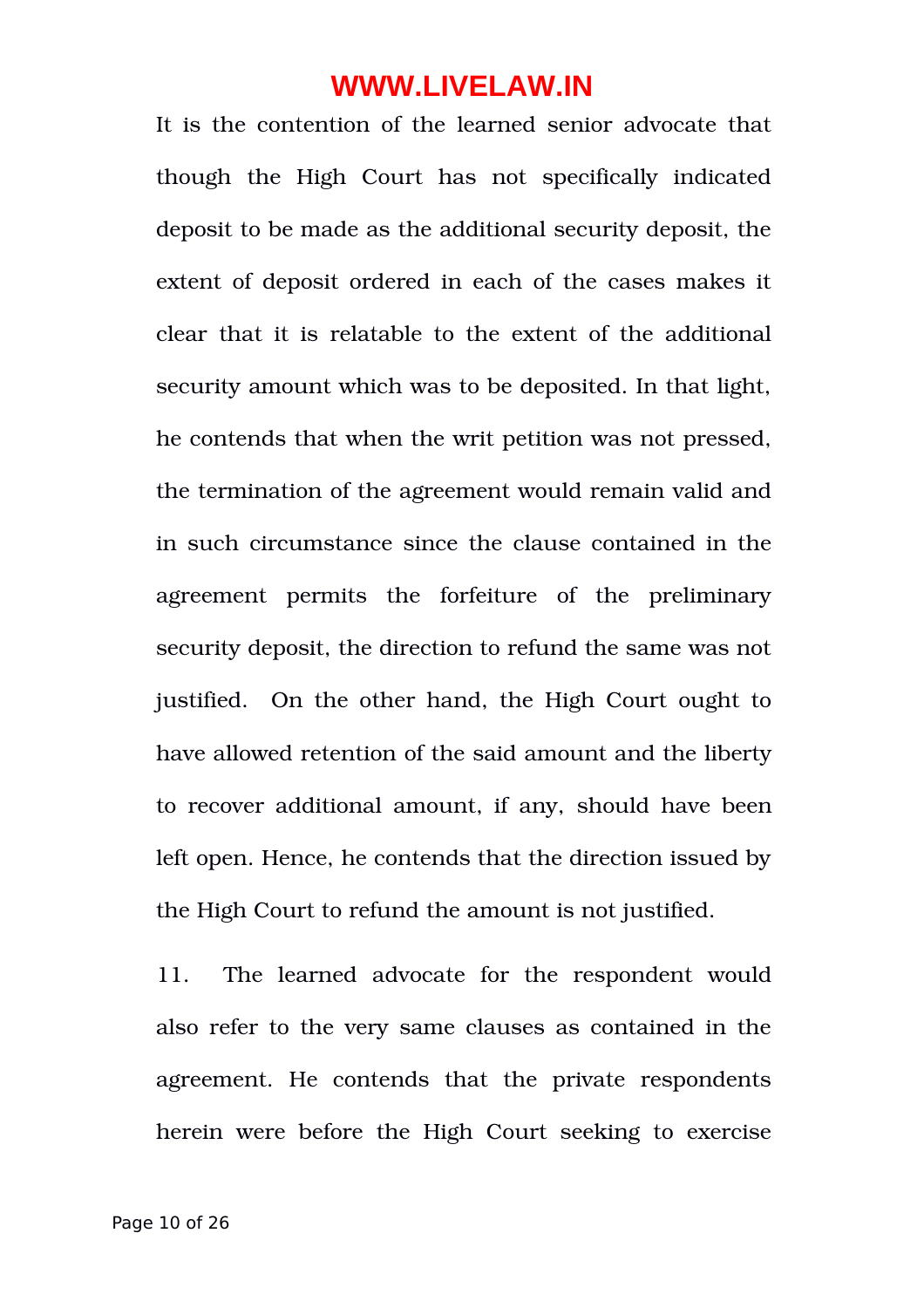their right by assailing the order of termination so as to complete the transaction. With reference to the objection statement, the learned advocate would contend that there were circumstances which indicated that the price offered by the private respondent was at higher rate when the panchayat had fixed a lower price for the Kendu leaf. It is his contention that, in any event, the forfeiture can only be to the extent of the amount that had already been deposited, namely, the EMD and the initial deposit regarding which the private respondents have not made a grievance. On referring to the tender conditions as also the clauses contained in the agreement, he contends that as per Clause 9 (iv) even if the additional security is not deposited or if any loss is suffered, the provision made therein is to recover the amount by way of initiating legal proceedings or through the Orissa Public Demand Recovery Act which option has been left open to the appellant by the High Court and as such the appellant cannot make out any grievance. It is his contention that the very fact that the High Court while granting the interim order, though had directed deposit of the amount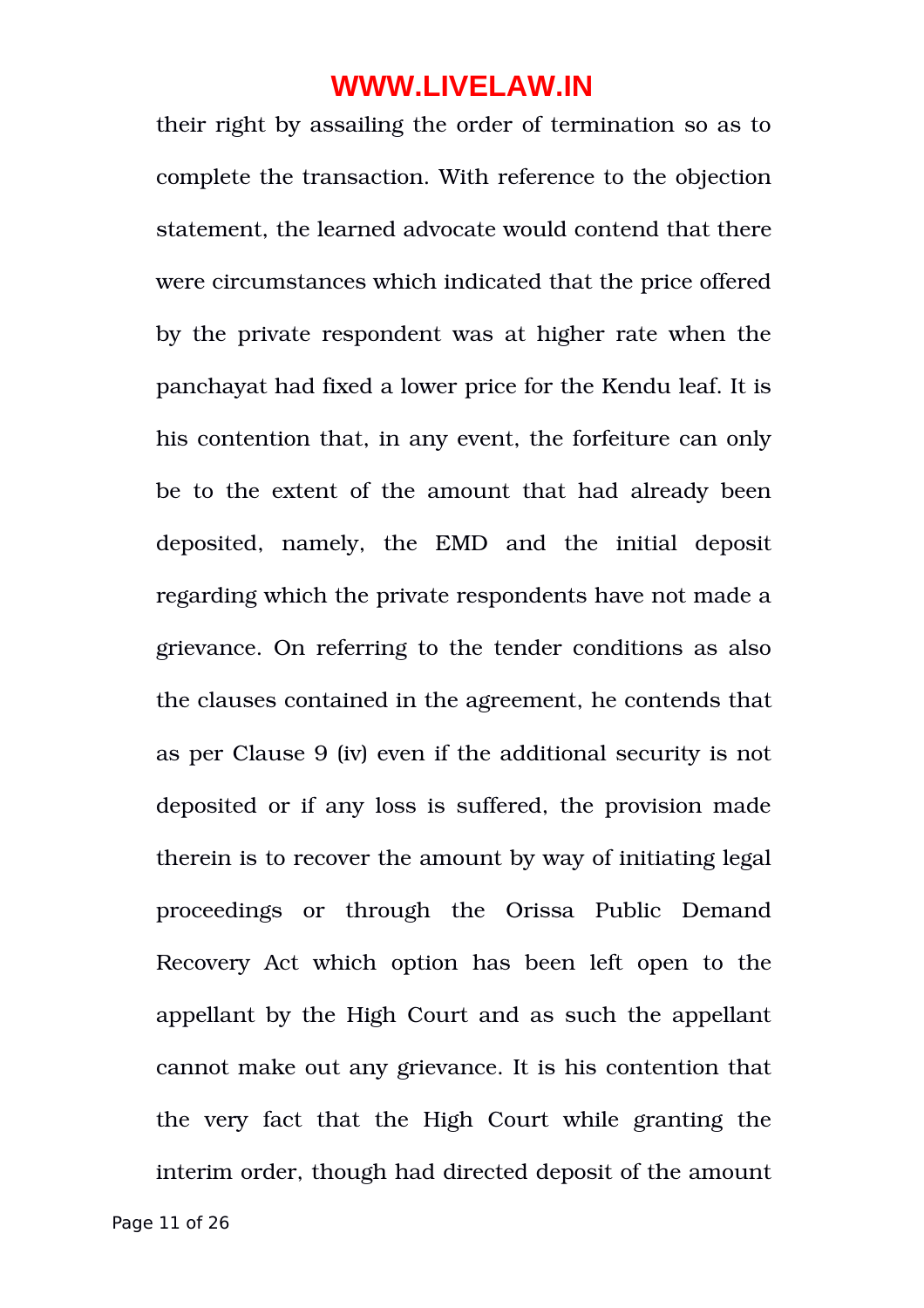had further directed the appellant to keep it in a separate fixed deposit, will indicate that the said amount had no reference whatsoever to the additional security deposit but it was only to establish the bonafide of the private respondent who was the writ petitioner. Hence, in that circumstance when the High Court has directed refund the order does not call for interference.

12. In the light of the above, what is required to be noticed at the outset is the provision relating to the security deposit contained in Clause 9 of the tender notification on which reliance was placed by both sides, which reads as hereunder:

#### **"Security Deposit**

- (i) The successful purchaser shall have to pay provisional Security Deposit @ Rs.5.00 lakhs (Rupees Five Lakh) per lot(s) within 21 [Twentyonel days of issue of ratification order. If the provisional security deposit is not paid at Corporate Office within 21 days from the date of issue of ratification order, the sale of the lot(s) will be cancelled and the EMD/part S.D. will be forfeited to OFDC. However in exceptional circumstances, the period of 21 days may be extended for a further period of 7 (seven) days by the Director (C)/Managing Director of OFDC Ltd. by depositing of non-refundable fees of Rs.2000/-(Rupees two thousand only) by the purchaser.
- (ii) After final collection of leaves, the purchaser has to pay the differential amount up to the extent of 25% of Purchase price of the lot towards final Security deposit within 31.5.2017, failing which it will be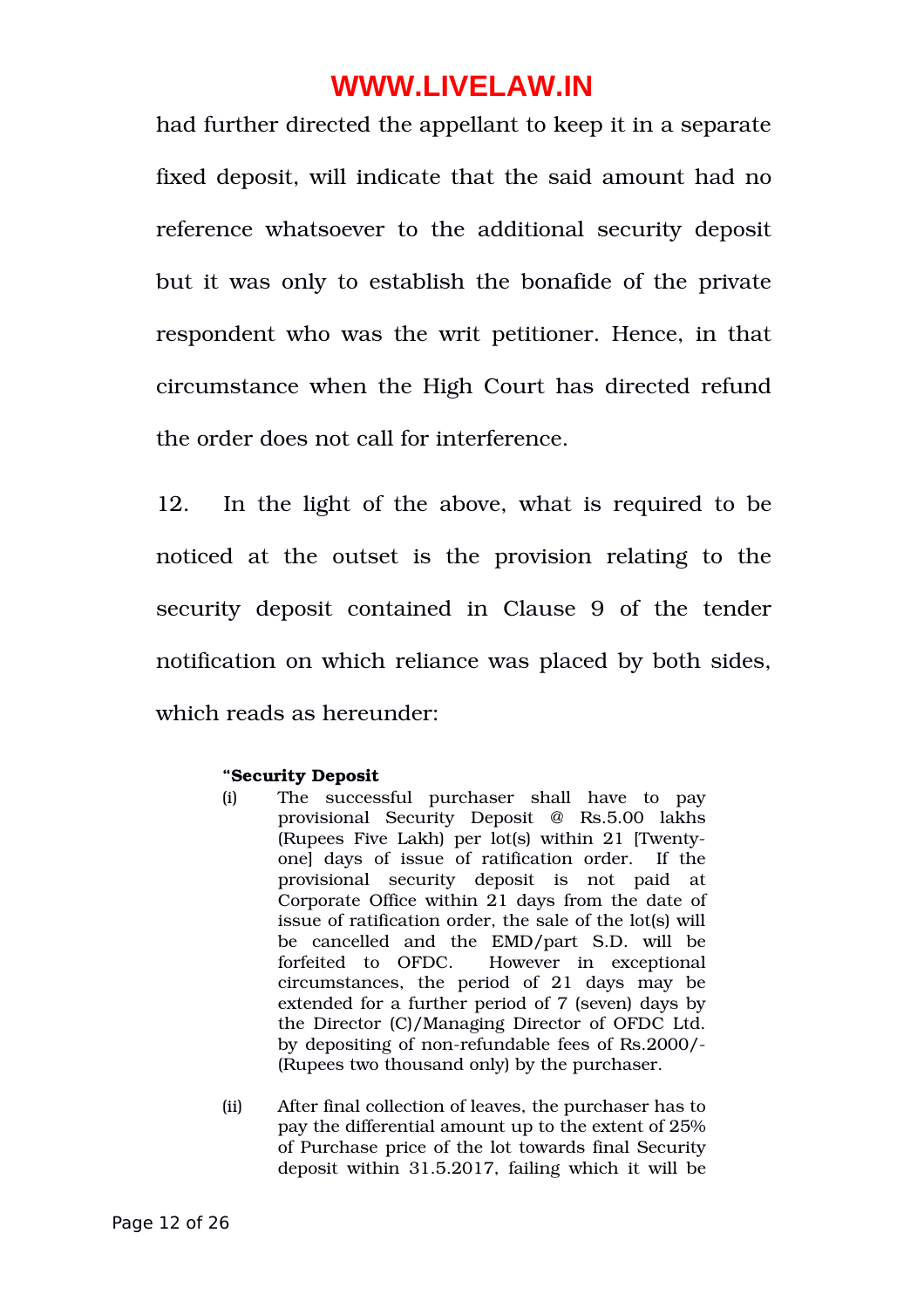considered as violation of purchaser's agreement and the provisional security deposit will be forfeited.

- (iii) The Security Deposit can be adjusted either wholly or in part, as the case may be, by the Director (C)/Managing Director, OFDC Ltd. towards any amount recoverable from the purchaser, including the purchase price under provisions of the Acts, Rules & Notification of Govt., Purchaser's agreement and the terms and conditions of the sale notice and all such deductions shall have to be made good by the purchaser by depositing an equal amount within 15 days of issue of the notice to that effect.
- (iv) If the dues to be recovered from the purchaser exceed the amount of security deposit, the amount in excess shall unless made good to the Corporation within 15 days from the date of issue of the notice to that effect, be recoverable by way of initiating legal proceedings or through Orissa Public Demand Recovery Act 1962 (Orissa Act-I of 1963)."

13. Similarly, the agreement entered into between the parties, apart from containing a similar clause for security deposit as at Clause No.11, also contains Clause 13 relating to the termination of the agreement. The said clause reads as under:

#### **"13. Termination of Purchaser's Agreement**

(i) If the purchaser fails to pay the first instalment before the due date of  $2<sup>nd</sup>$  instalment or  $2<sup>nd</sup>$  instalment before due date of the  $3<sup>rd</sup>$  instalment or third instalment within 15 days after its due date or any other amount due or to comply with any of the provisions of the agreement, the Director (C)/Managing Director of OFDC Ltd. may at his discretion and without prejudice to any other right and remedies that may be available to him, terminate this agreement after giving 15 days notice and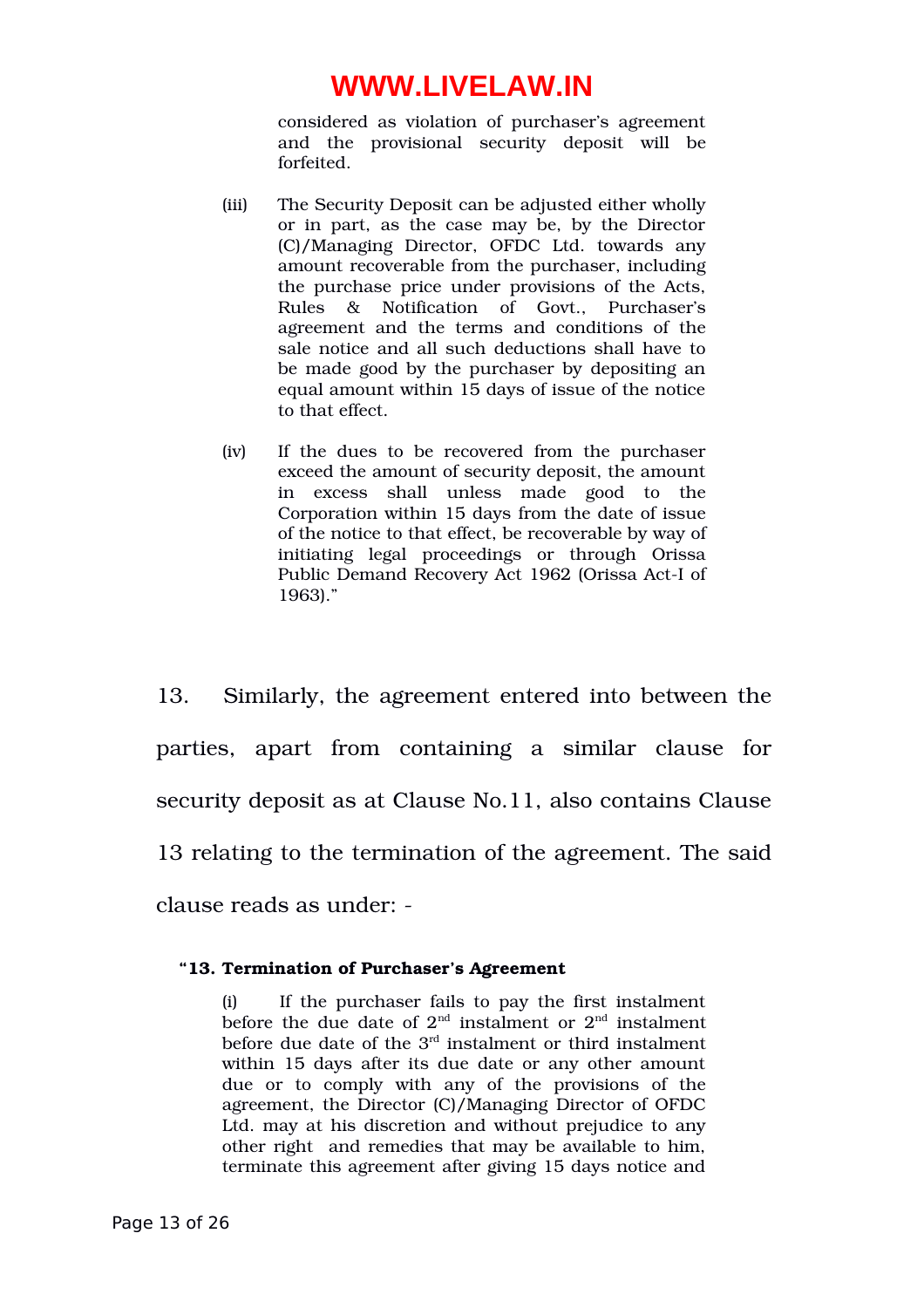an opportunity of hearing to the purchaser and blacklist the purchaser for a period up to 3 years.

(ii) The order of termination of the agreement shall be delivered in person to the purchaser or sent by Registered/Speed Post. The termination shall be effective from the date of order terminating the agreement.

(iii) On termination of the agreement the Corporation shall be entitled to:

**a.** Forfeit the provisional as well as final security deposit in full.

**b.** Forfeit the undelivered stocks of Kenduleaves in storage in favour of the Corporation for which payment has been made.

**c.** Cancel the customer registration with OFDC along with forfeiture of registration fees.

**d.** (i) Sell the Kenduleaves in the godown for which amount due has not been paid and undelivered stock of Kenduleaves in storage which has been forfeited in favour of the Corporation under condition 13 (iii) (b) and recover the loss. The same shall also be recoverable by encashment of the Bank guarantee, if any such guarantee has been furnished by the purchaser under clause-7, as also from sale of such leaves which has been forfeited in favour of the Corporation under condition 13(iii)(b). Provided if the lot is not resold in the first sale after issue of order of termination of agreement, loss will be recovered from the purchaser treating the value of the lot as zero. However, if the lot is sold in subsequent sale, the amount of sale price recovered as such shall be adjustable against balance amount of loss or be refunded to the purchaser as the case may be. However no interest will be payable to the purchaser on such amount. In the event of cancellation of purchaser's agreement the loss to be recovered from  $1<sup>st</sup>$  purchaser will be computed as follows:

Total expected receipts including all taxes in concerned sale (+) expenditure on storage, supervision etc. up to disposal (-) receipts including taxes from subsequent sale.

(ii) Recover any amount of loss still remaining due through Legal proceedings.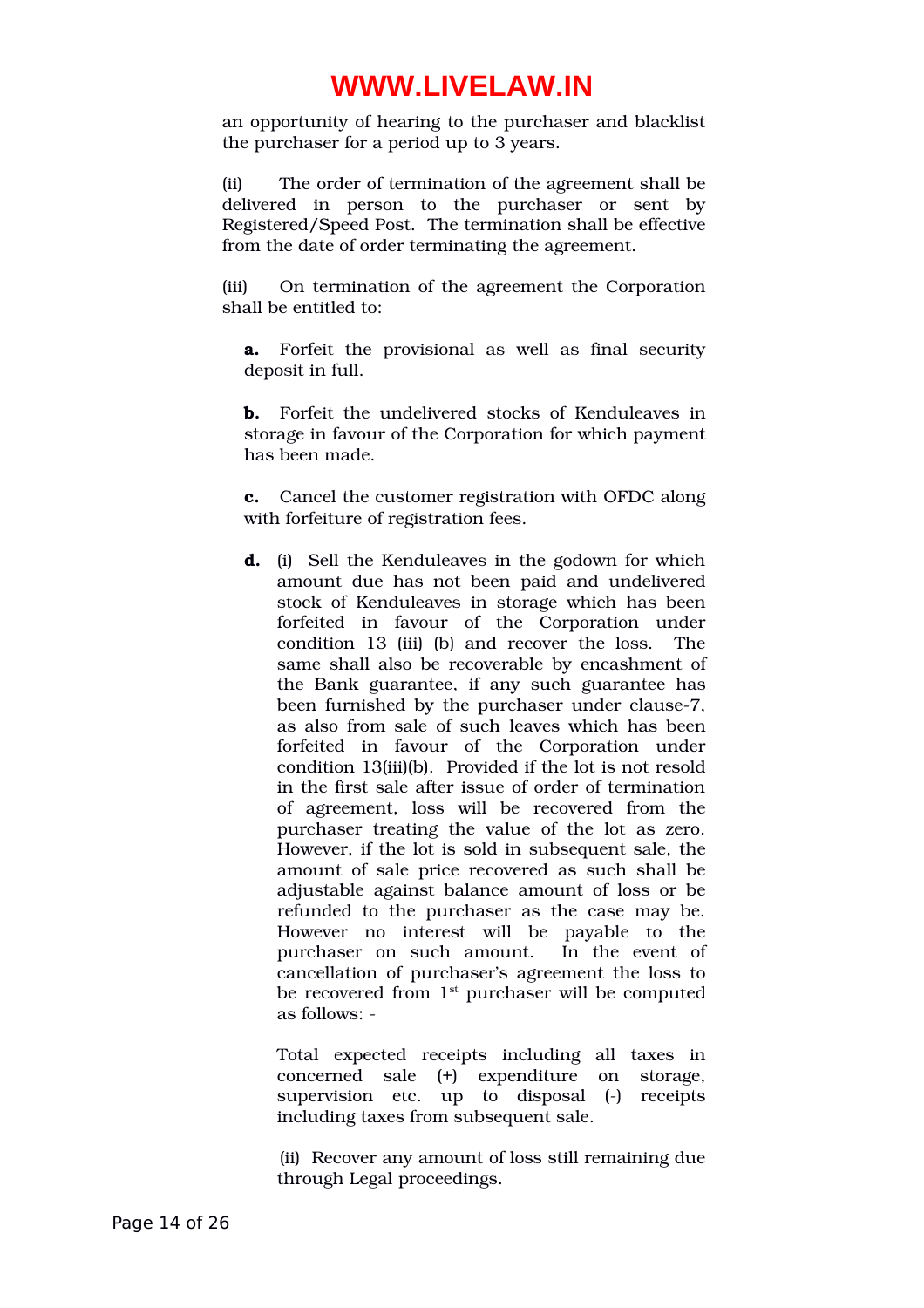(iii) Retain the full amount, if on such resale, higher amount is received than is due in respect of the lot and the purchaser shall have not right or claim there to.

**e.** Recover all cost and expenses incurred for recovering loss.

**f.** Recover all penalties imposed and compensation assessed not yet paid."

In addition to the same, it is noticed that in the communication dated 02.08.2017 (Annexure P/8) while issuing the notice calling upon to pay the additional security deposit, the appellant has indicated that if the same is not paid the provisional security deposit will be forfeited and the 'lot' will be sold in the ensuing sale. That apart, in the order dated 21.08.2017 whereby the agreement was terminated, it was intimated that the provisional security is forfeited and that the stock contained in 'lot' No. 42 would be resold at the 'cost and risk' of the private respondent herein.

14. In the above background, a perusal of the interim order dated 08.09.2017 passed in writ petition would indicate that the High Court on considering the facts and circumstances of the case has directed that the private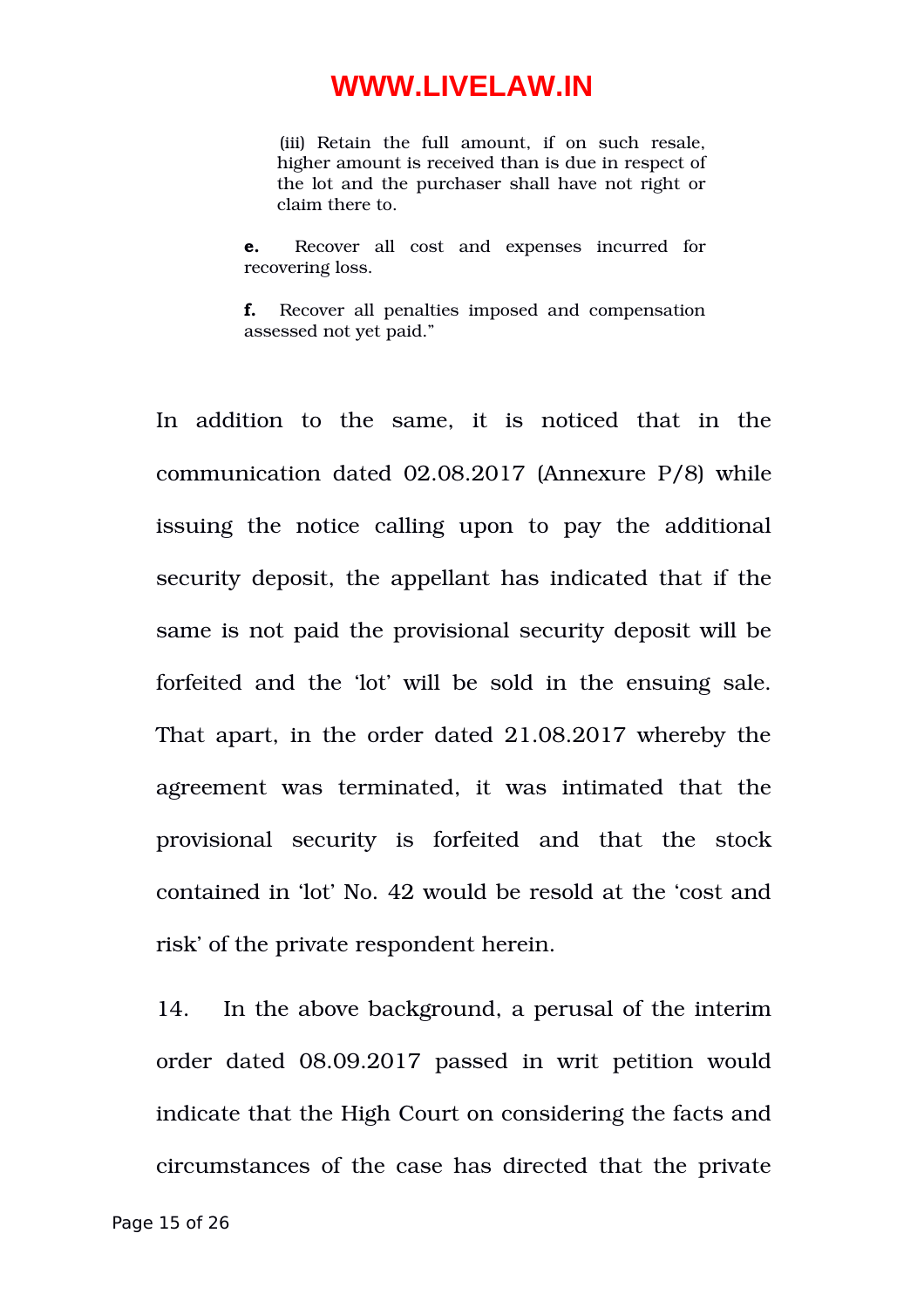respondents herein deposit the amount as indicated in the order, which is shown against their respective names here below in tabular format for easy reference:

| S.No. | SLP(C)<br>No. | Name of the<br>Firm                                      | Amt. deposited<br>as per Interim<br>Orders (In Rs.) |
|-------|---------------|----------------------------------------------------------|-----------------------------------------------------|
|       |               |                                                          |                                                     |
| 1.    | 17627         | <b>ANUPAM</b><br><b>TRADERS</b>                          | 20,00,000                                           |
| 2.    | 18726         | <b>NABILA</b><br><b>ENTERPRISE</b>                       | 15,00,000                                           |
| 3.    | 18575         | <b>RAFIK</b><br><b>FURNITURE</b><br><b>MART</b>          | 50,00,000                                           |
| 4.    | 18846         | <b>SAIYED</b><br><b>SULTAN</b>                           | 20,00,000                                           |
| 5.    | 18664         | <b>VIJAY</b><br><b>ENTERPRISE</b>                        | 20,00,000                                           |
| 6.    | 18876         | <b>JAI BABA</b><br><b>BHOLANATH</b><br><b>ENTERPRISE</b> | 10,00,000                                           |
| 7.    | 18916         | T. PRASAD<br><b>RAO</b>                                  | 50,00,000                                           |
| 8.    | 18939         | <b>ANANYA</b><br><b>ENTERPRISE</b>                       | 35,00,000                                           |
| 9.    | 18890         | YASEEN<br><b>KHAN</b>                                    | 35,00,000                                           |
| 10.   | 18800         | <b>KARIM</b><br><b>KHAN</b>                              | 5,00,000                                            |
| 11.   | 18945         | <b>SHEIKH</b><br><b>ZAKIR</b>                            | 15,00,000                                           |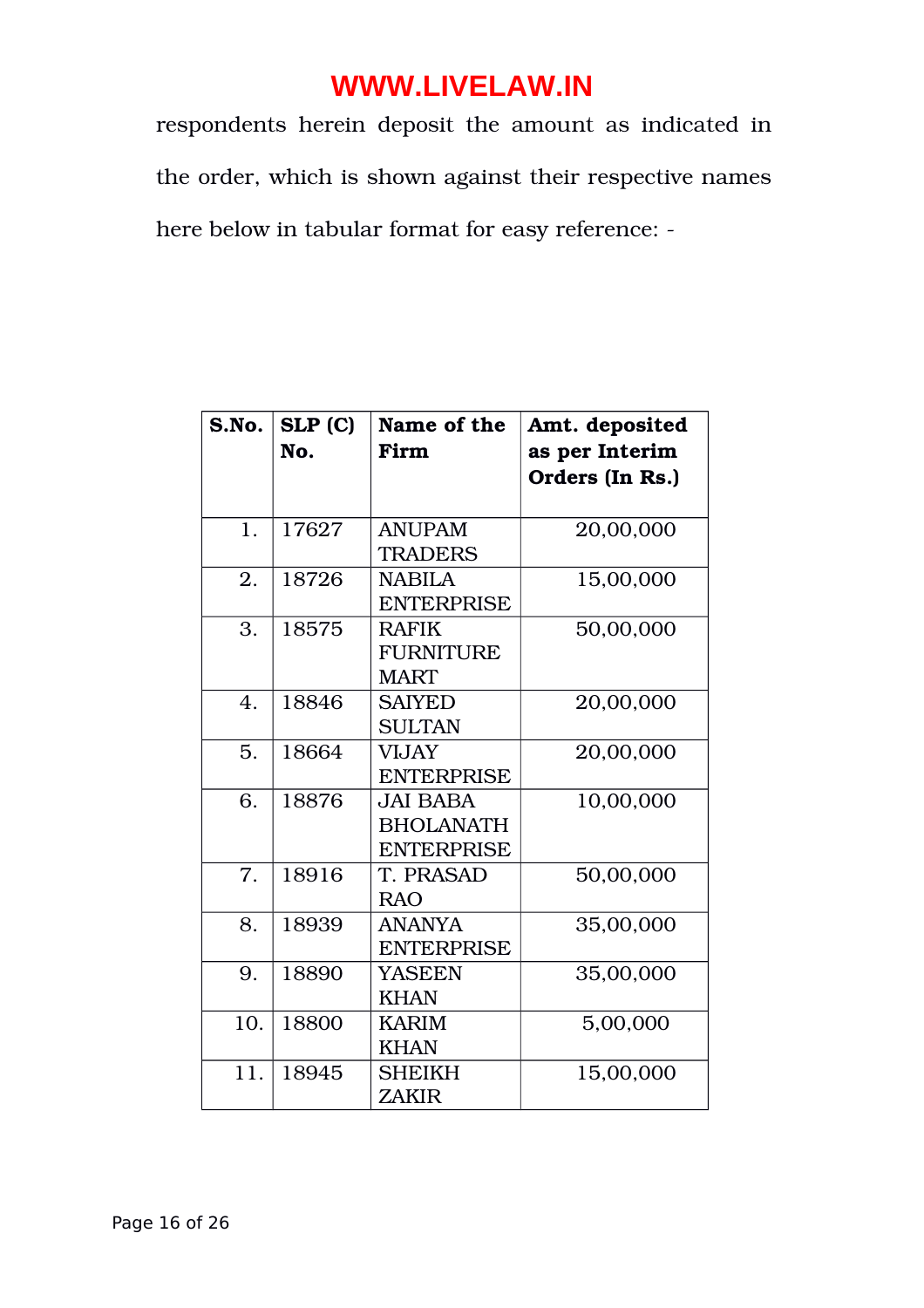The High Court does not specifically indicate that the amount is relatable to the additional security that was required to be deposited by the writ petitioners.

15. In a circumstance of the present nature, when it is noticed that the termination of the agreement itself was for non-deposit of the additional security amount to the extent of 25% of the value, the deposit ordered by the High Court cannot be classified as additional deposit in terms of the contract, at that stage. If ultimately the writ petition was taken to its logical conclusion and the private respondents had succeeded in such proceedings, only in such event the said amount could have been considered as a belated payment towards additional security deposit and in any event, the consideration in that regard would be in terms of the directions that would have been issued by the High Court. Though that be the position and presently since the writ petition was withdrawn unconditionally, the question is as to whether the respondents were entitled to refund of the amount as a matter of right when all future action for disposal of the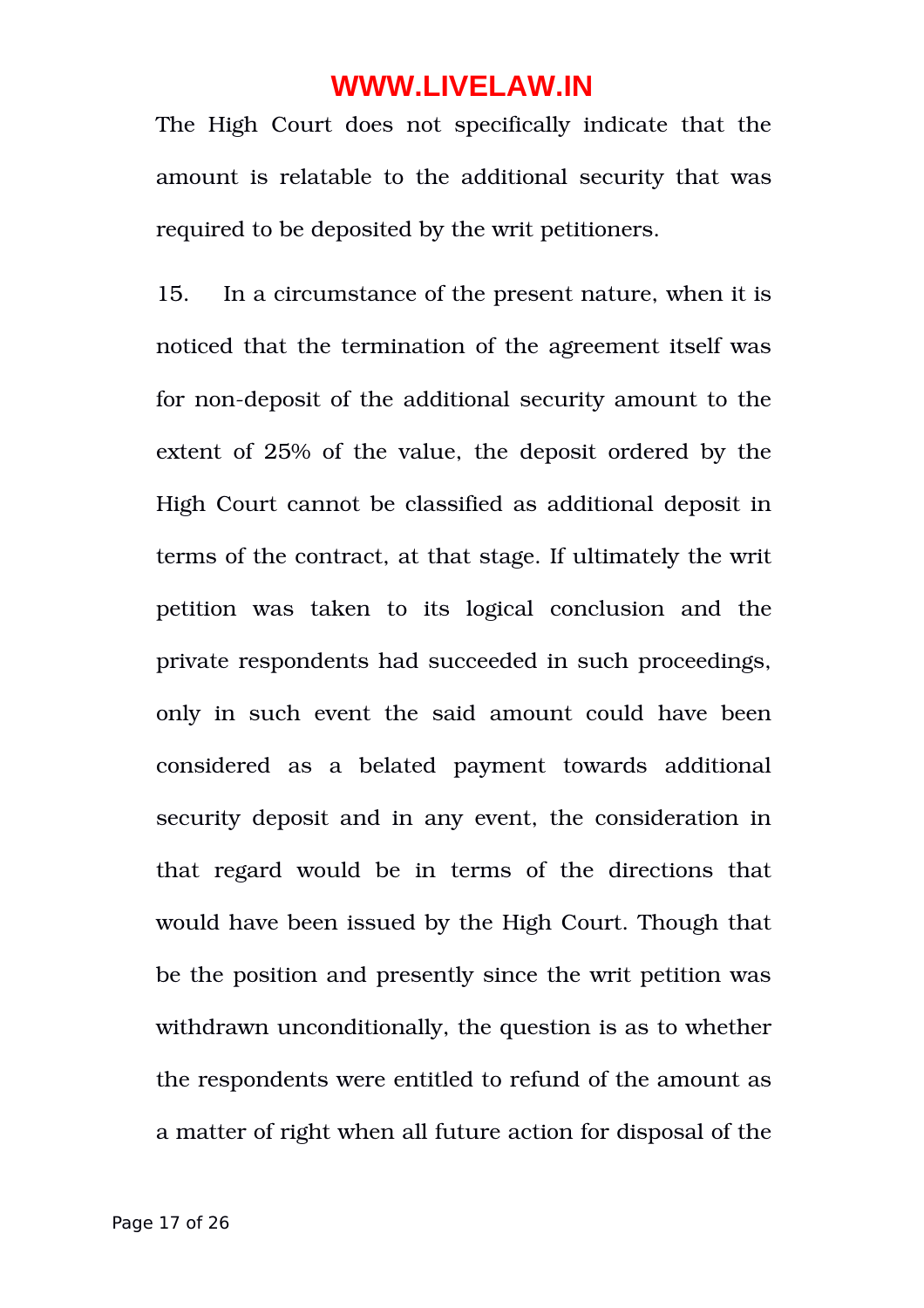subject Kendu leaves was at the ……. 'cost and risk' of the private respondents as per Clause 13 of the agreement which is extracted supra. Hence even if the said amount is not considered as the additional security amount in its true spirit as per the agreement and the right of forfeiture at this stage is not accepted in its technical sense in favour of the appellant, the right of the appellant to recover the loss suffered in terms of the agreement cannot be ignored.

16. In the above backdrop, before we proceed any further, the intent of such conditional interim orders passed by the Courts will have to be gathered. In order to aid the same it will be apposite to take note of the observations contained in the decision of this Court in the case of *M/s. Atma Ram Properties (P) Ltd. vs. M/s. Federal Motors Pvt. Ltd.* (2005) 1 SCC 705 which is as

hereunder,

"The power to grant stay is discretionary and flows from the jurisdiction conferred on an appellate Court which is equitable in nature. To secure an order of stay merely by preferring an appeal is not the statutory right conferred on the appellant. So also, an appellate Court is not ordained to grant an order of stay merely because an appeal has been preferred and an application for an order of stay has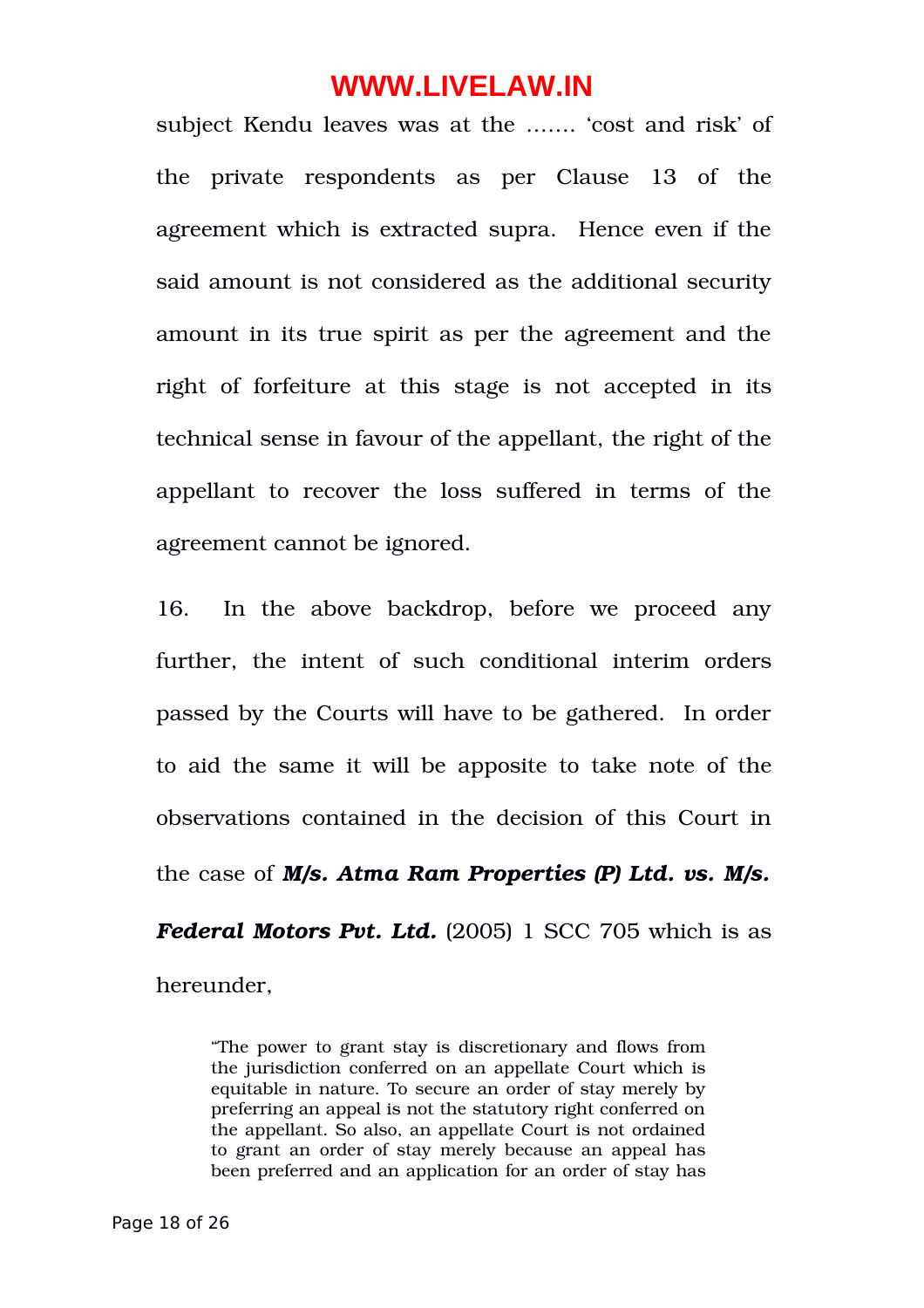been made. Therefore, an applicant for order of stay must do equity for seeking equity. Depending on the facts and circumstances of a given case an appellate Court, while passing an order of stay, may put the parties on such terms the enforcement whereof would satisfy the demand for justice of the party found successful at the end of the appeal. In South Eastern Coalfields Ltd. Vs. State of M.P. & Ors., (2003) 8 SCC 648, this Court while dealing with interim orders granted in favour of any party to litigation for the purpose of extending protection to it, effective during the pendency of the proceedings, has held that such interim orders, passed at an interim stage, stand reversed in the event of the final decision going against the party successful in securing interim orders in its favour; and the successful party at the end would be justified in demanding compensation and being placed in the same situation in which it would have been if the interim order would not have been passed against it. The successful party can demand (a) the delivery to it of benefit earned by the opposite party under the interim order of the High Court, or (b) compensation for what it has lost, and to grant such relief is the inherent jurisdiction of the Court. In our opinion, while granting an order of stay under Order 41 Rule 5 of the CPC, the appellate court does have jurisdiction to put the party seeking stay order on such terms as would reasonably compensate the party successful at the end of the appeal in so far as those proceedings are concerned."

Though the said observation was made in the context of interim order being considered under Order 41 Rule 5 CPC, it would be more appropriate in a writ proceedings in as much as, not only the interim prayer but the very writ petition will be entertained in the discretionary jurisdiction unlike the statutory appeal under Section 96 read with Order 41 of CPC. In such circumstance, though it is not necessary that a condition is to be imposed in every case for grant of interim order, if the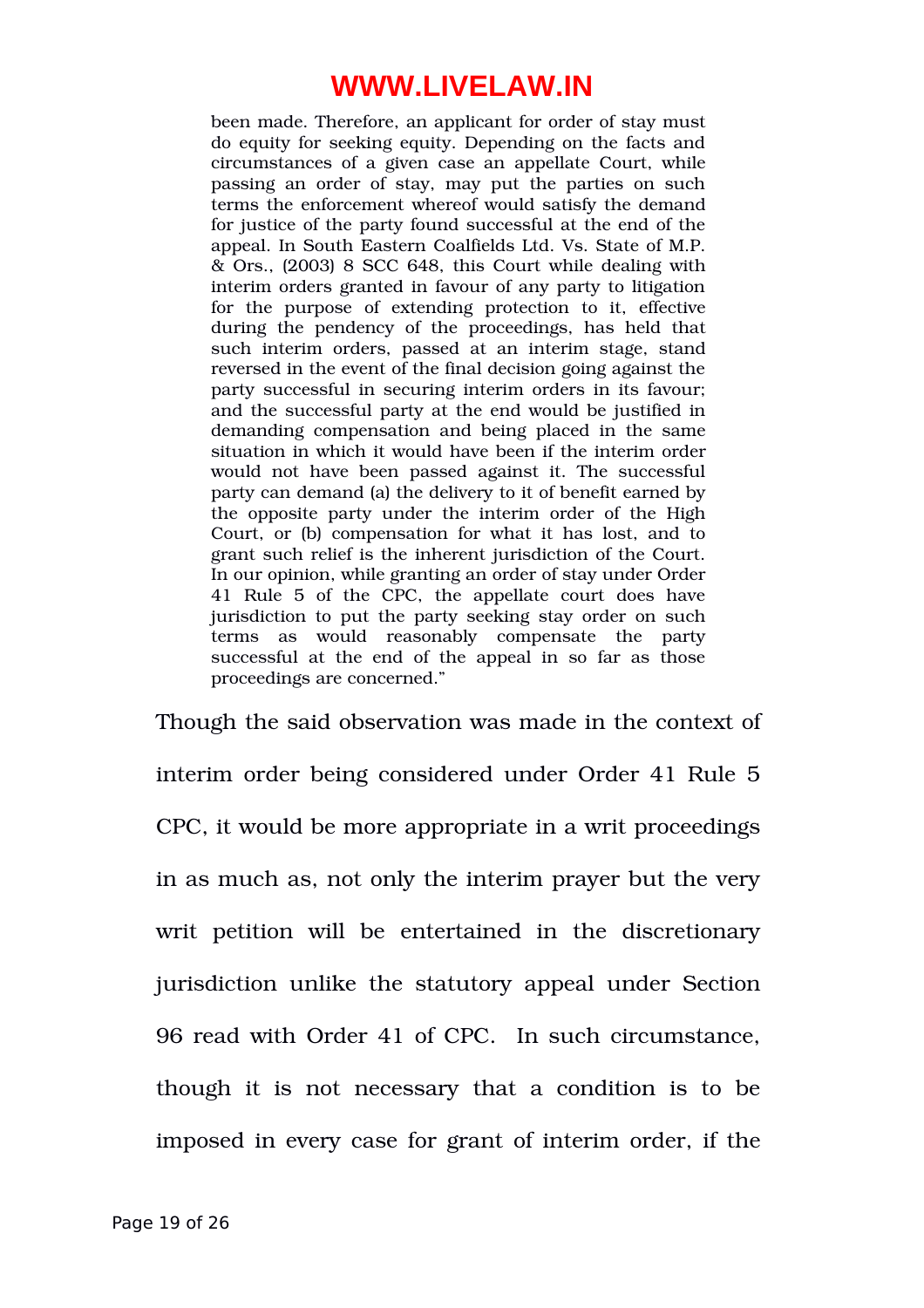Court in a given case imposes the condition, the same is to be treated as being with a purpose and not as an empty formality.

17. In that regard, it is to be noticed that in the instant case in a circumstance where the private respondent had filed the writ petition, even though the High court had permitted the process of re-tender to progress, the finalization thereof had been stayed. If that be the position, the appellant herein was not in a position to immediately bring the Kendu leaves for re-auction by receiving the amount from the subsequent purchaser and the same is likely to have dissuaded purchasers to offer the best price due to uncertainty looming large. Whether all these and any other factor has caused the loss to the appellant and the public exchequer is a matter to be determined based on materials and evidence but the fact remains that such resultant delay was at the instance of the private respondent. As noticed from the terms of the agreement, any loss caused was permissible to be recovered from the respondent after adjusting the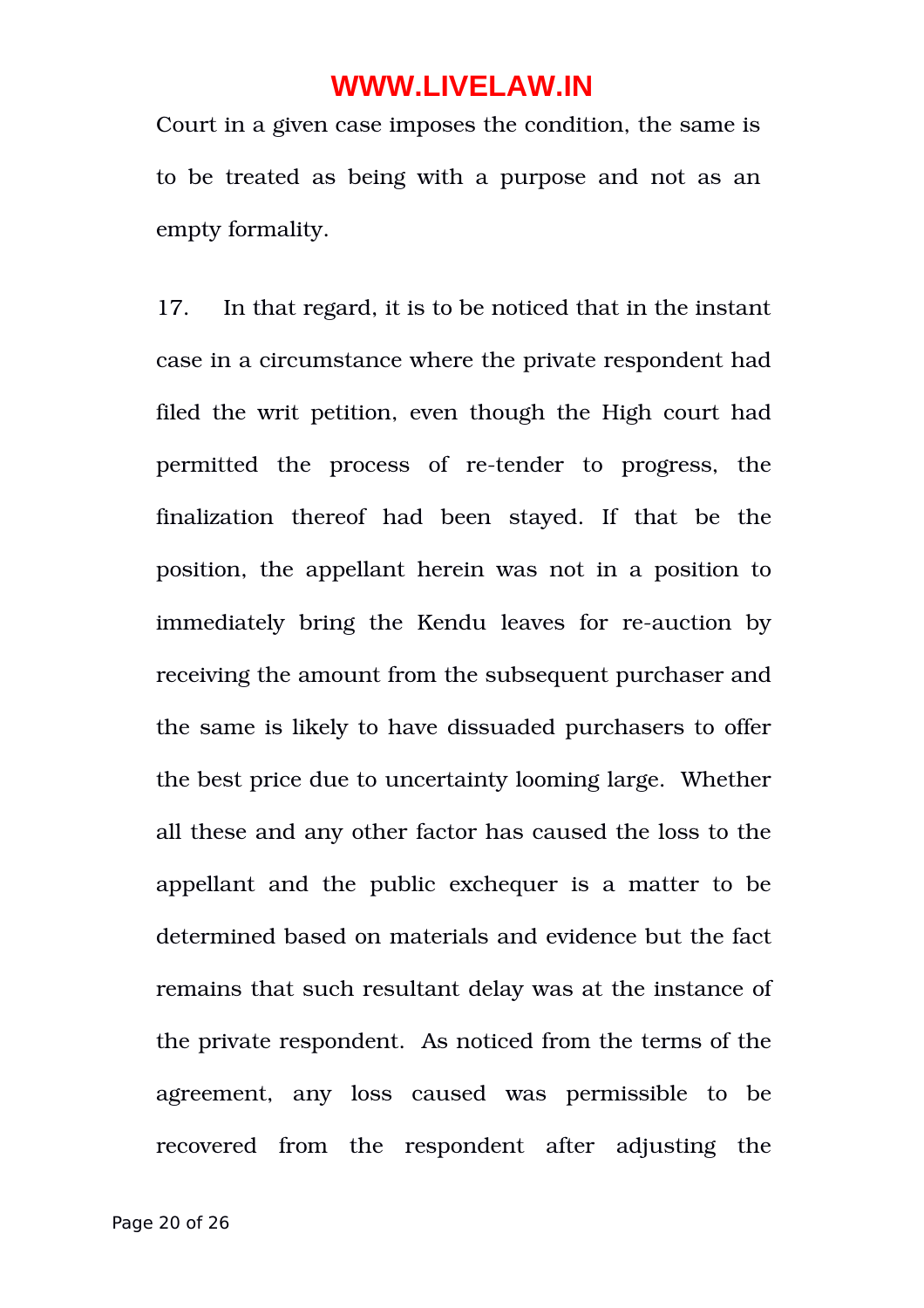security deposit available. Therefore, even if the amount of deposit made pursuant to the order passed by the High Court is not considered as an additional security deposit, the right of the appellant to proceed in accordance with law to assess the damage suffered and to recover the same from the private respondents, would still remain intact. As such the deposit ordered will have to be considered as a conditional deposit to protect the interest of the appellant as well.

18. In such event, the issue for consideration is as to whether in view of the clause contained in 9(iv) of the tender notification the appellant should be driven to initiate the legal proceedings or for public demand recovery after refunding the amount which is deposited, as contended by the learned Advocate for the private respondents despite taking note of the intent of such deposit. It is no doubt true, dehors the writ proceedings initiated by the private respondents and in the absence of such deposit, option in any event was open to the appellant to make the recovery through such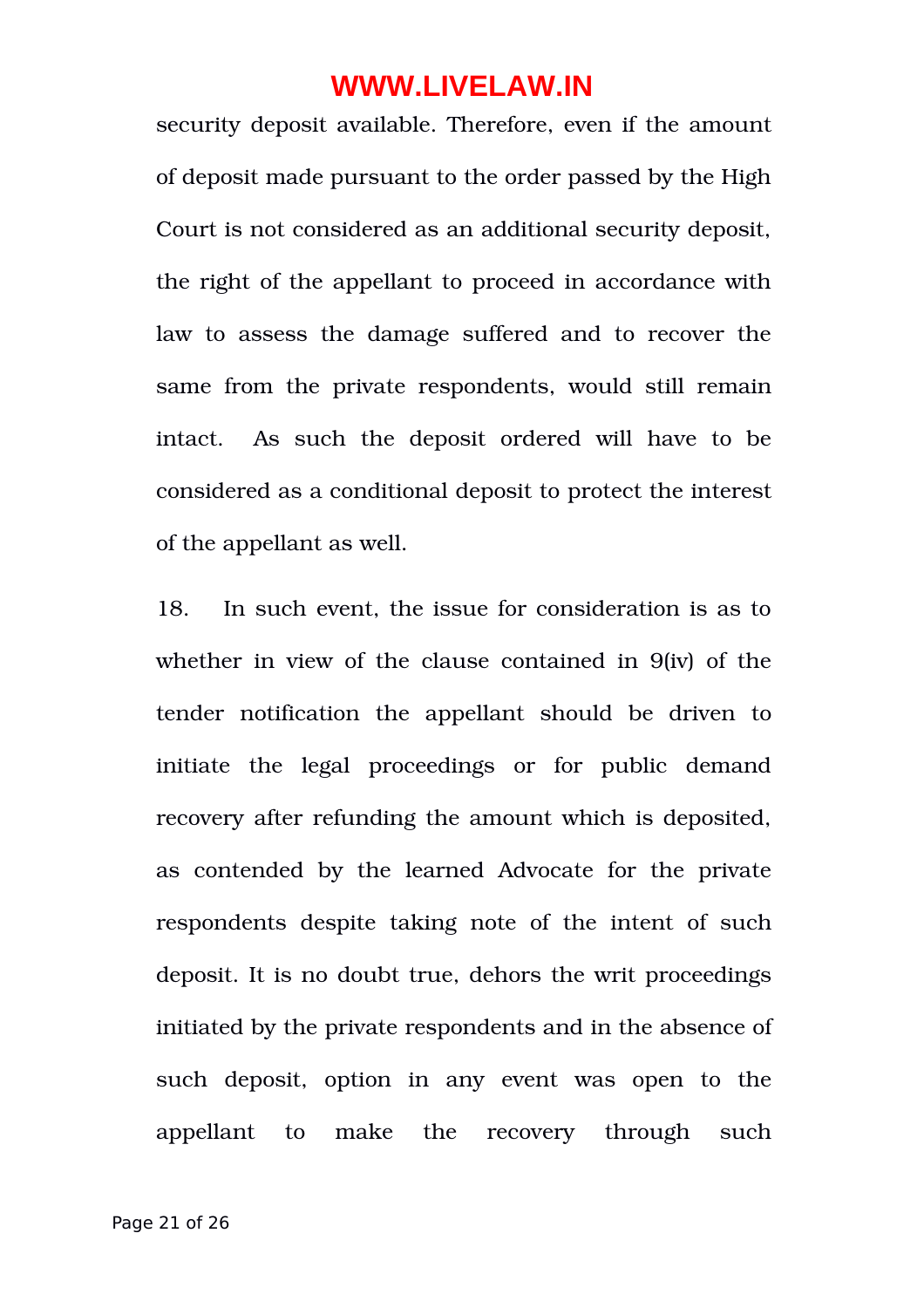proceedings. It is noticed that apart from the right available to recover the amount by forfeiting the additional security deposit, the appellant had also clearly indicated that the subsequent sale would be made at the '……cost and risk' of the private respondents herein which would mean that the difference of the cost between the first and second auction and the resultant loss to the appellant if attributable to the private respondents, is recoverable from the private respondents. However, it is no doubt true that such recovery is to be made after quantifying the same by following due process of law.

19. Presently, though the learned senior advocate for the appellant had furnished a chart showing the original price as against the resale price, thereby projecting the net loss suffered by the appellant, the correctness of the same cannot be adjudicated in a proceeding of the present nature arising out of a writ proceeding. The matter being contractual and also requiring factual determination, the same can only be done in an appropriate proceeding. Therefore, though at this stage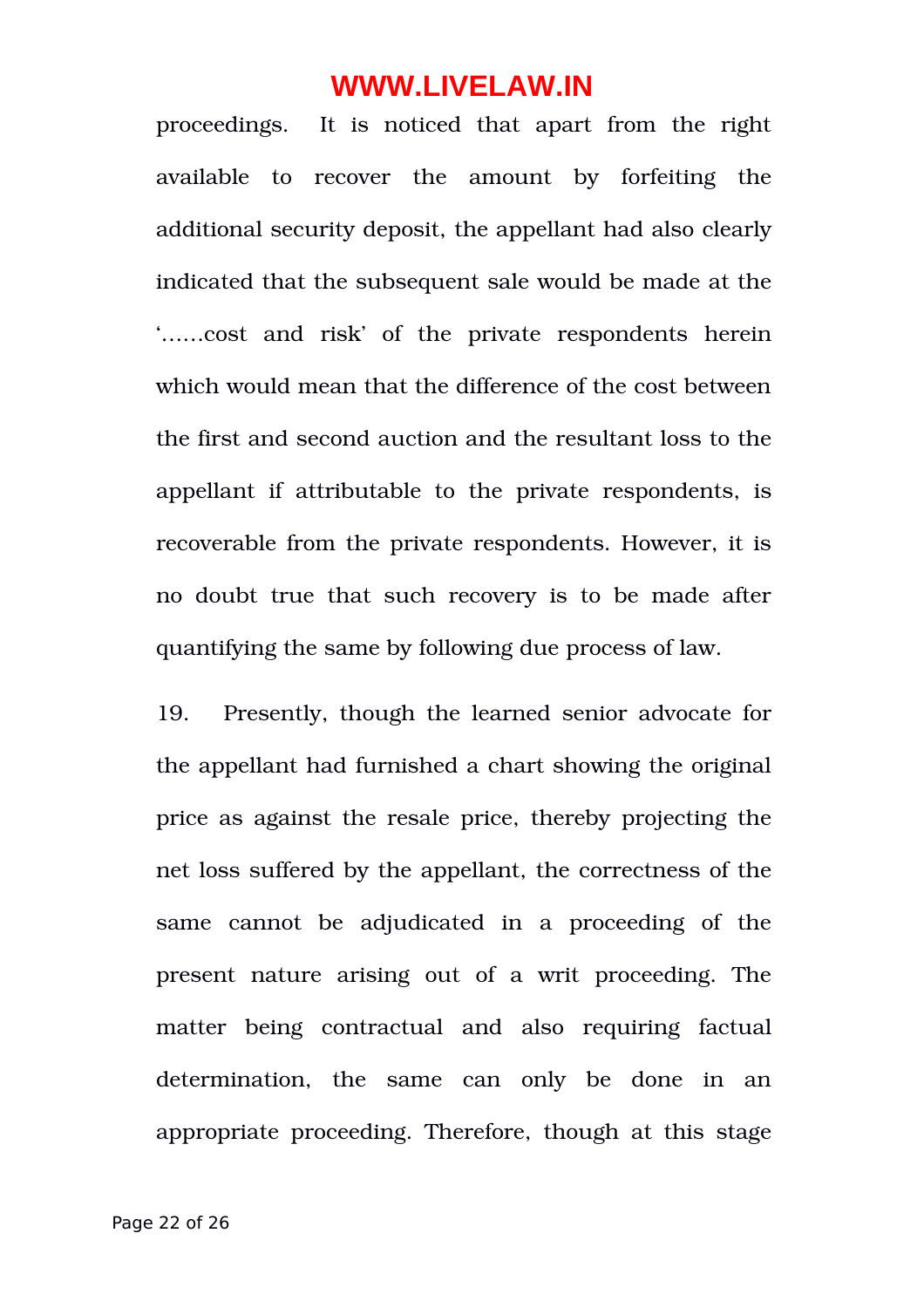the said amount of deposit as ordered by the High Court cannot be considered as additional security deposit nor the actual determination of the loss suffered, when in a circumstance the action of the appellant to re-tender was caused to be deferred, through a proceedings initiated at the instance of the private respondent, the condition to deposit the amount should have been considered by the High Court in the background of its intent to protect the interest of appellant. In that circumstance, when the contention of loss being caused was put forth the amount ought to have been allowed to be retained till the procedure as contemplated in law is followed and a decision is taken though not directly as forfeiture.

20. As noticed above, the appellant in any event would have the right to determine the loss suffered and recover the same in accordance with law as the process to retender, was at the '......cost and risk' of the private respondent as stated in the notice of termination. In that circumstance, when it is prima-facie indicated that due to the delay caused at the instance of the private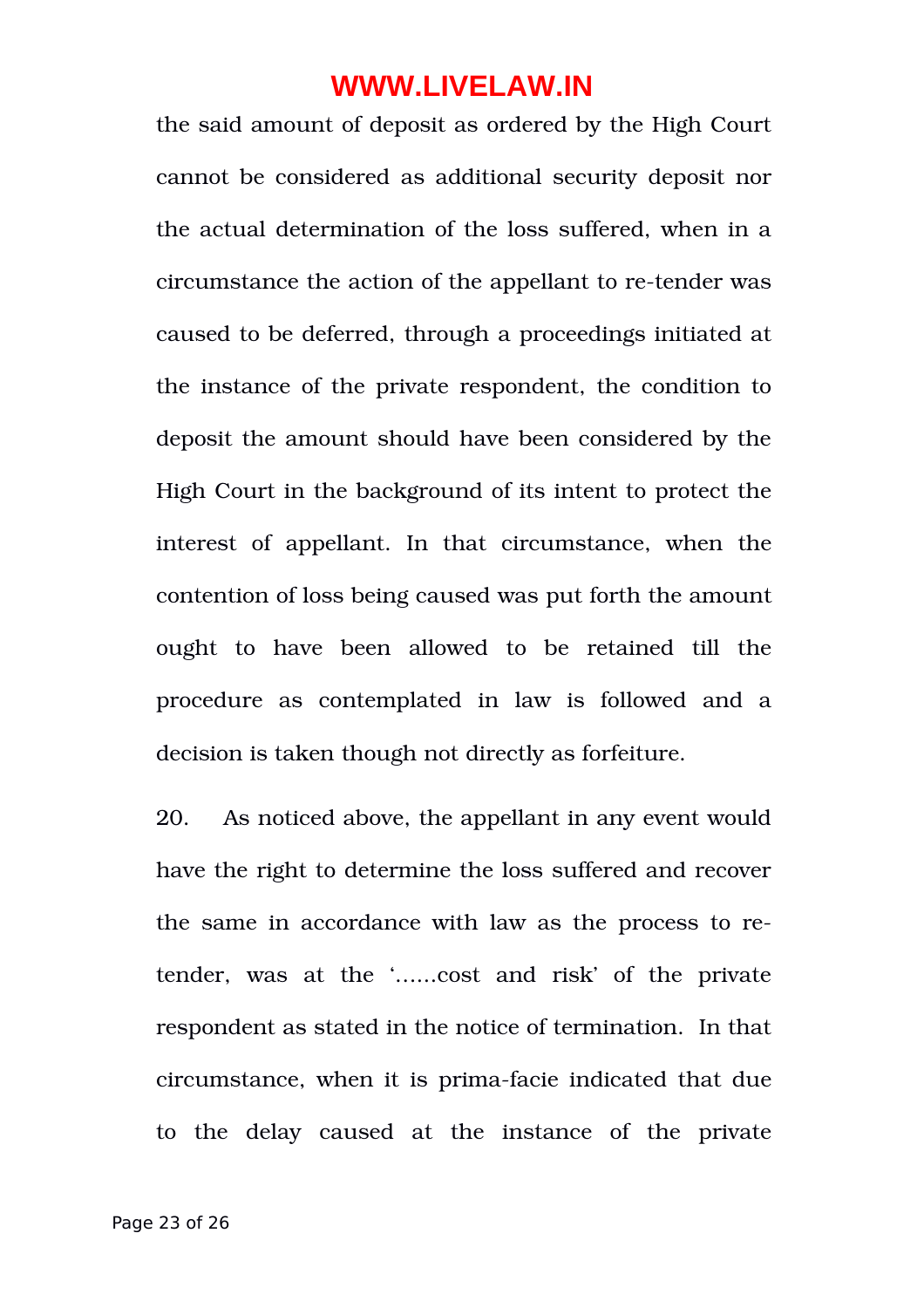respondents the value of the Kendu leaves had reduced, thereby causing loss, in view of legal proceedings initiated by the private respondents, the Court will have to bear in mind the maxim *actus curiae neminem gravabit,* namely, no party should suffer due to the act of Court. In such event, since the interim order was at the instance of the respondent the appellant should in our opinion be permitted to retain the amount and complete the process by providing opportunity to the private respondents.

21. In the above circumstance, the direction to refund the amount unconditionally is not found justified and is accordingly set aside. The appellant shall issue appropriate notice(s) to the private respondents indicating details about the manner in which they computed the loss after conducting the second auction at the 'cost and risk' of the private respondent. On receiving response to the same, a detailed consideration be made and a speaking order be passed in that regard. The respondents are at liberty to challenge the speaking order to be passed by the appellant and the process being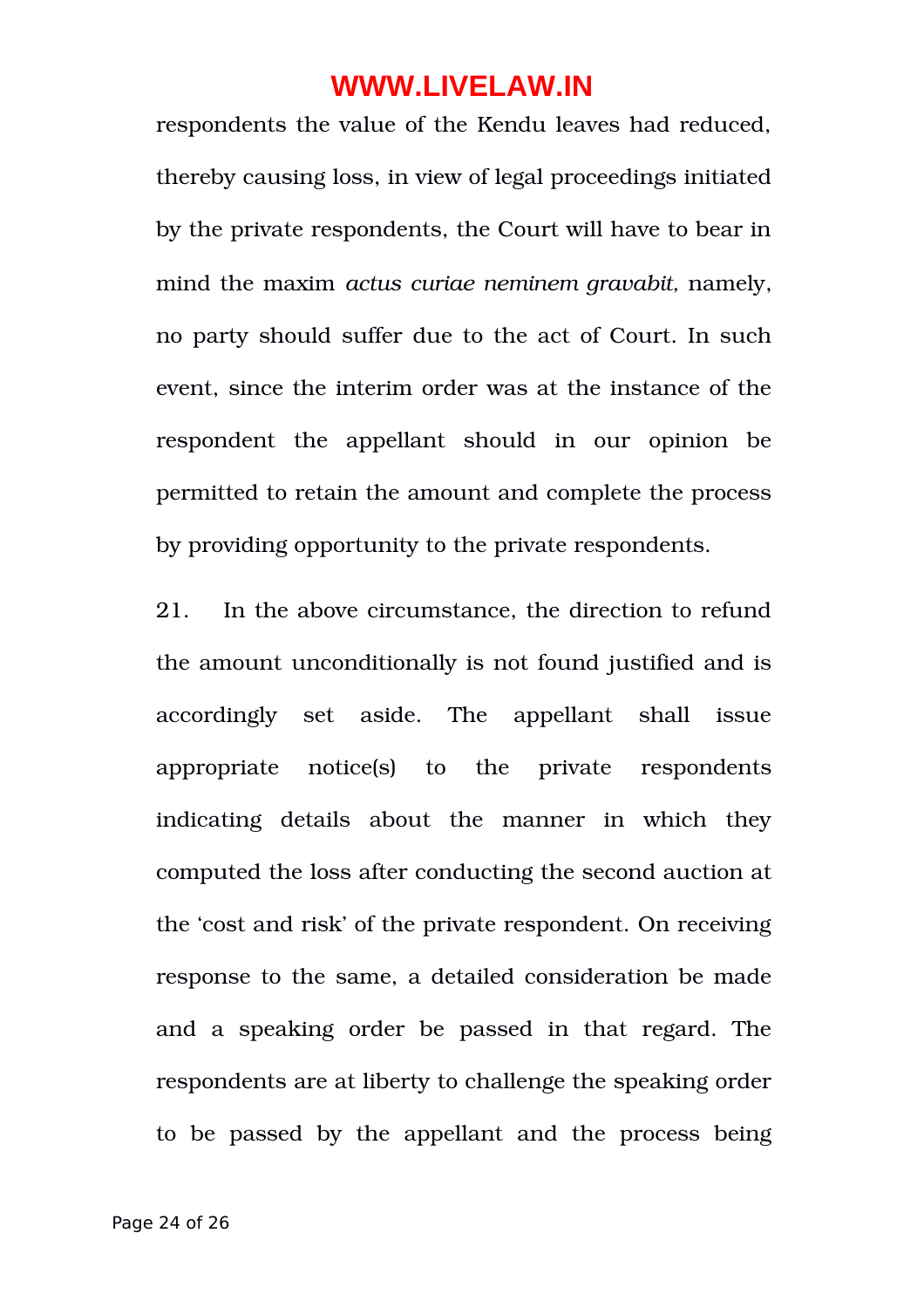pursuant to a contractual matter the private respondent if aggrieved are entitled to avail their legal remedy before the appropriate forum, in accordance with law and the entitlement of the amount will be decided therein. As per the speaking order passed by the appellant, if it is found that the loss suffered is within the amount available in deposit, appropriate adjustment should be made and the balance if any, be refunded. On the other hand, if the loss caused is found to be more than the amount in deposit, the amount available shall be adjusted and the appellant would have the liberty of initiating action for the recovery of the additional amount, if any, in accordance with law. Such procedure shall be completed within the outer limit of two months from the date on which a copy of this order is available. Until such time, the amount available in fixed deposit as ordered by the High Court shall be retained in the same position and shall not be appropriated for the benefit of the appellant. The adjustment of the amount by the appellant if made after passing the speaking order, the same shall be without prejudice to the contention of both parties and